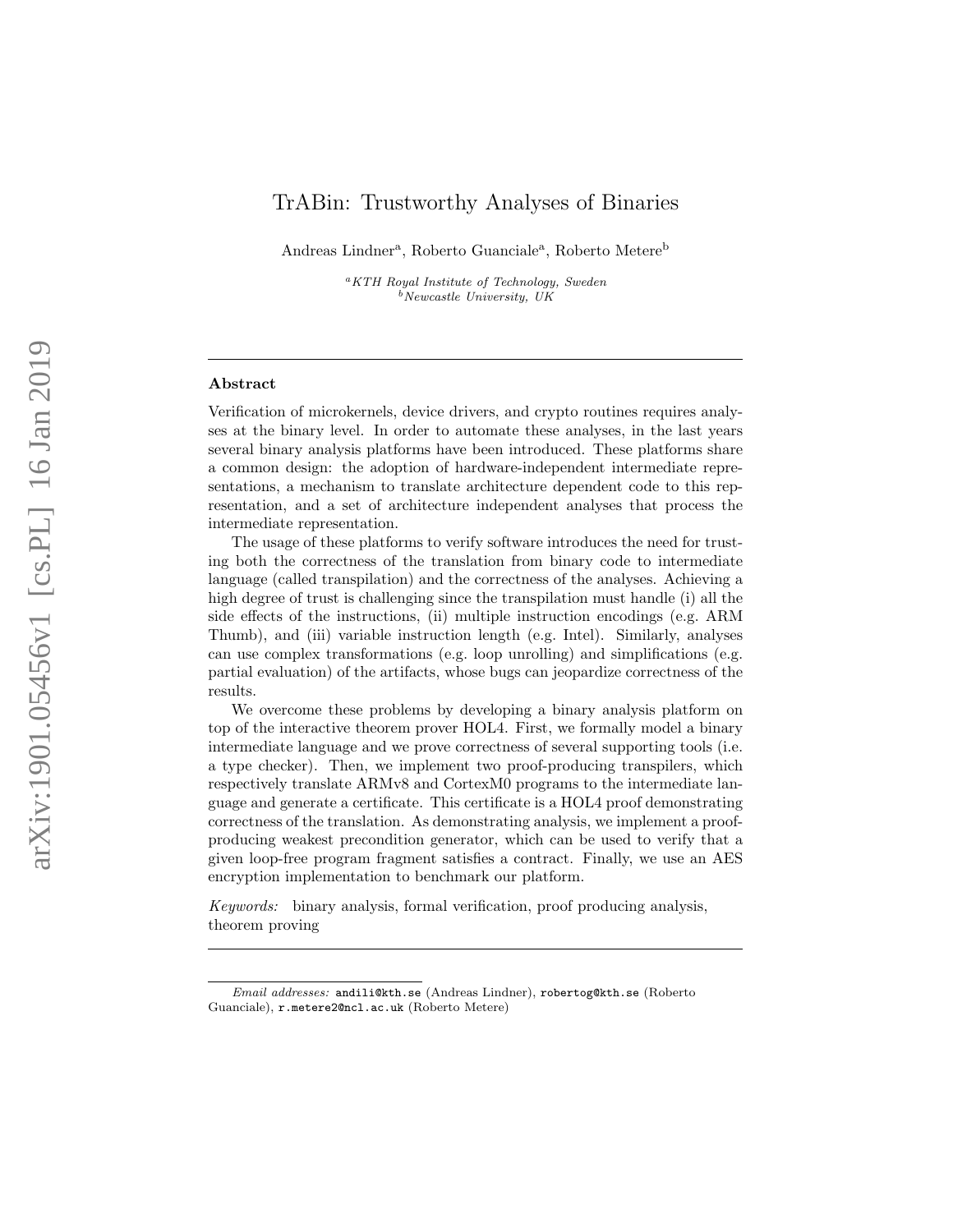

<span id="page-1-0"></span>Figure 1: Architecture of the analysis platform. Gray components and non-dashed arrows are contributions described in this paper

#### 1. Introduction

Despite the existence of formally verified compilers, the verification of binary code is a critical task to guarantee trustworthiness of systems. This is particularly necessary for software mixing high-level language with assembly (system software), using ad-hoc languages and compilers (specialized software), in presence of instruction set extensions (like for encryption and hashing), and when the source code is not available (binary blobs). This necessity is not only limited to the general-purpose computing scenario but also applies to connected embedded systems, where software bugs can enable a remote attacker to tamper with the security of automobiles, payment services, and smart IoT devices.

The need of semi-automatic analysis techniques for binary code has lead to the development of several tools [\[1,](#page-28-0) [2,](#page-28-1) [3\]](#page-29-0). To handle the complexity and heterogeneity of modern instruction set architectures (ISA), all these tools follow a common design (see Figure [1\)](#page-1-0): They have introduced a platform independent intermediate representation that allows to implement analysis independently of (i) names and number of registers, (ii) instruction decoding, (iii) endianness of memory access, and (iv) instruction side-effects (like updating conditional flags or the stack pointer). This intermediate representation is often a dialect of the Valgrind's IR [\[4\]](#page-29-1).

Even if the existing binary analysis platforms have been proved successful thanks to the automation they provide, their usage for verifying software introduces the need of trusting both the transpiler (i.e. the tool translating from machine code to intermediate language) and the analysis. Soundness of the transpiler should not be foregone: It may have to handle multiple instruction encodings (e.g. ARM Thumb), variable instruction length (e.g. Intel), and complex side effects of instructions (e.g. ARM branch with link and conditional executions). Clearly, a transpiler bug jeopardizes the soundness of all analyses done on the intermediate representation. Similarly, complex analyses involve program transformations (e.g. loop unrolling and resolution of indirect jumps) and simplifications (e.g. partial evaluation) that are difficult to implement correctly.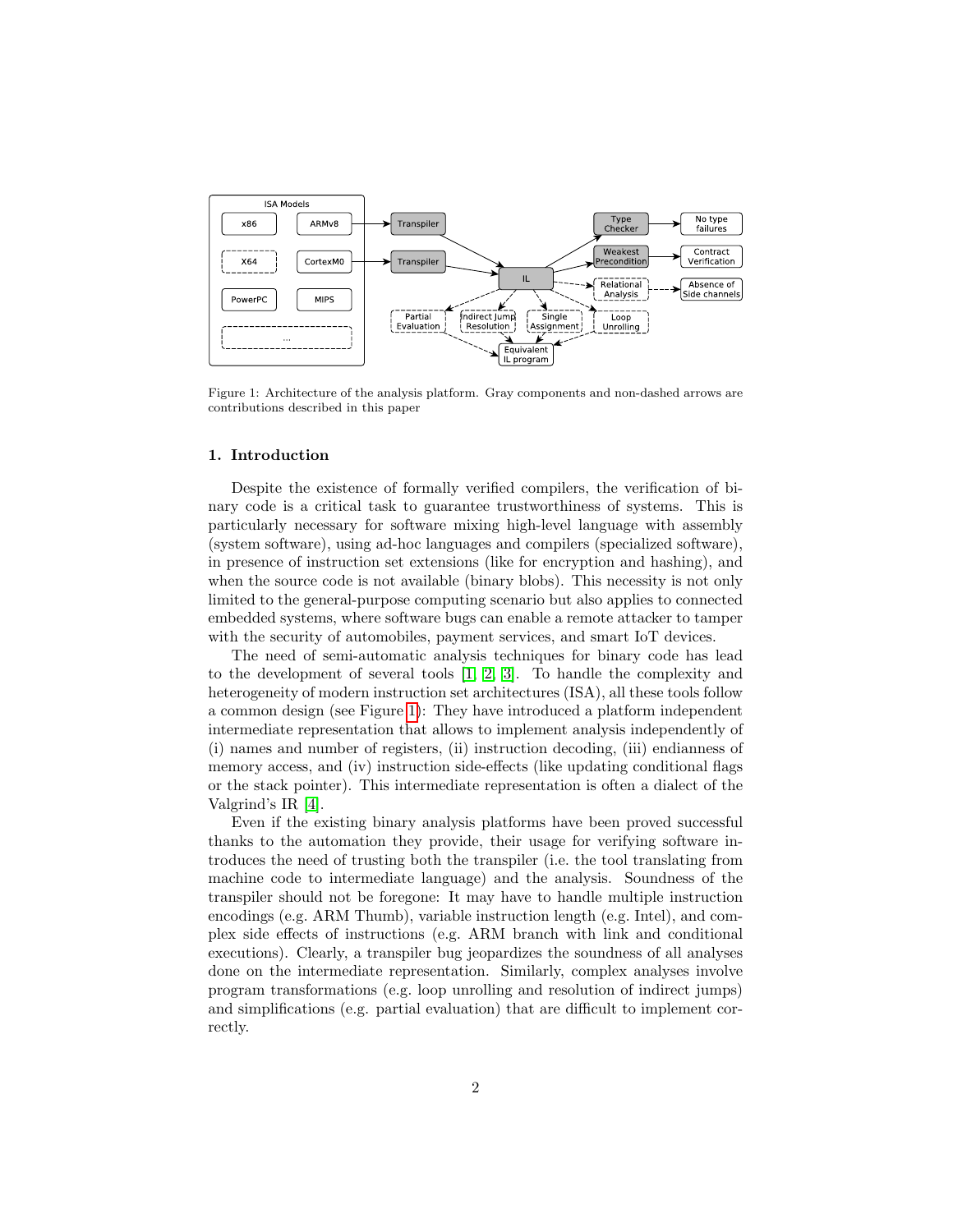To handle these issues we implement a binary analysis tookit whose results are machine checkable proofs. The prototype tookit consists of four components: (i) formal models of the Instruction Set Architectures (ISAs), (ii) the formal model of the intermediate language, called Binary Intermediate Representation (BIR), (iii) a proof-producing transpiler, and (iv) proof-producing analysis tools. As verification platform, we selected the interactive theorem prover HOL4, due to the existing availability of formal models of commodity ISAs [\[6,](#page-29-2) [7\]](#page-29-3). Here, we chose ARMv8 [\[8\]](#page-29-4) and CortexM0 [\[9\]](#page-29-5) as demonstrating ISAs. For the target language, we implemented a deep embedding of a machine independent language, which can represent effects to registers, flags, and memory of common architectures and it is relatively simple to analyse. Verification of the transpilation is done via two HOL4 proof producing procedures, which translate respectively ARMv8 and CortexM0 programs to IL programs, and yield the HOL4 proof that demonstrates the correctness of the result. The theorem establishes a simulation between the input binary program and the generated IL program, showing that the two programs have the same behavior. Our contribution enables a verifier to prove properties of the generated IL program (i.e. by directly using the theorem prover or proof-producing analysis techniques) and to transfer them to the original binary program using the generated simulation theorems. As demonstrating analysis, we implement a proof-producing weakest precondition propagator, which can be used to verify that a given loop-free program fragment satisfies a contract.

Outline. We present the state of the art and the previous works relating to our contribution in Section [2.](#page-3-0) Section [3](#page-4-0) introduces the HOL4 formal models of the ISAs and the BIR language. Section [4](#page-9-0) and Section [5](#page-16-0) present the two proof-producing tools: the certifying transpiler and the weakest precondition generation. We demonstrate that the theorems produced by the proof producing tools can be used to transfer verification conditions in Section [6.](#page-21-0) In Section [7,](#page-23-0) we test and evaluate our tool. We give concluding remarks in Section [8.](#page-27-0)

New contributions. We briefly describe the new contributions of this paper with respect to [\[10\]](#page-29-6). The weakest precondition generation and the corresponding optimization is a new proof producing tool. Therefore Section 5 was not present in [\[10\]](#page-29-6). Technically, the BIR model and the transpiler have been heavily reengineered, for this reason Sections 3.2 and 4 have been adapted to introduce some of the new concepts (e.g. the weak transition relation) and tools (e.g. the type checker, the pre-verified theorems that speed up the transpilation). Also, Section 7 has been rewritten, since it evaluates the new transpiler and the weakest precondition procedure. Finally, the transpiler has been extended to support CortexM0. This allows us to demonstrate that the transpiler can be easily adapted to support new architectures and the requirements for specific proofs for the transpiler are limited.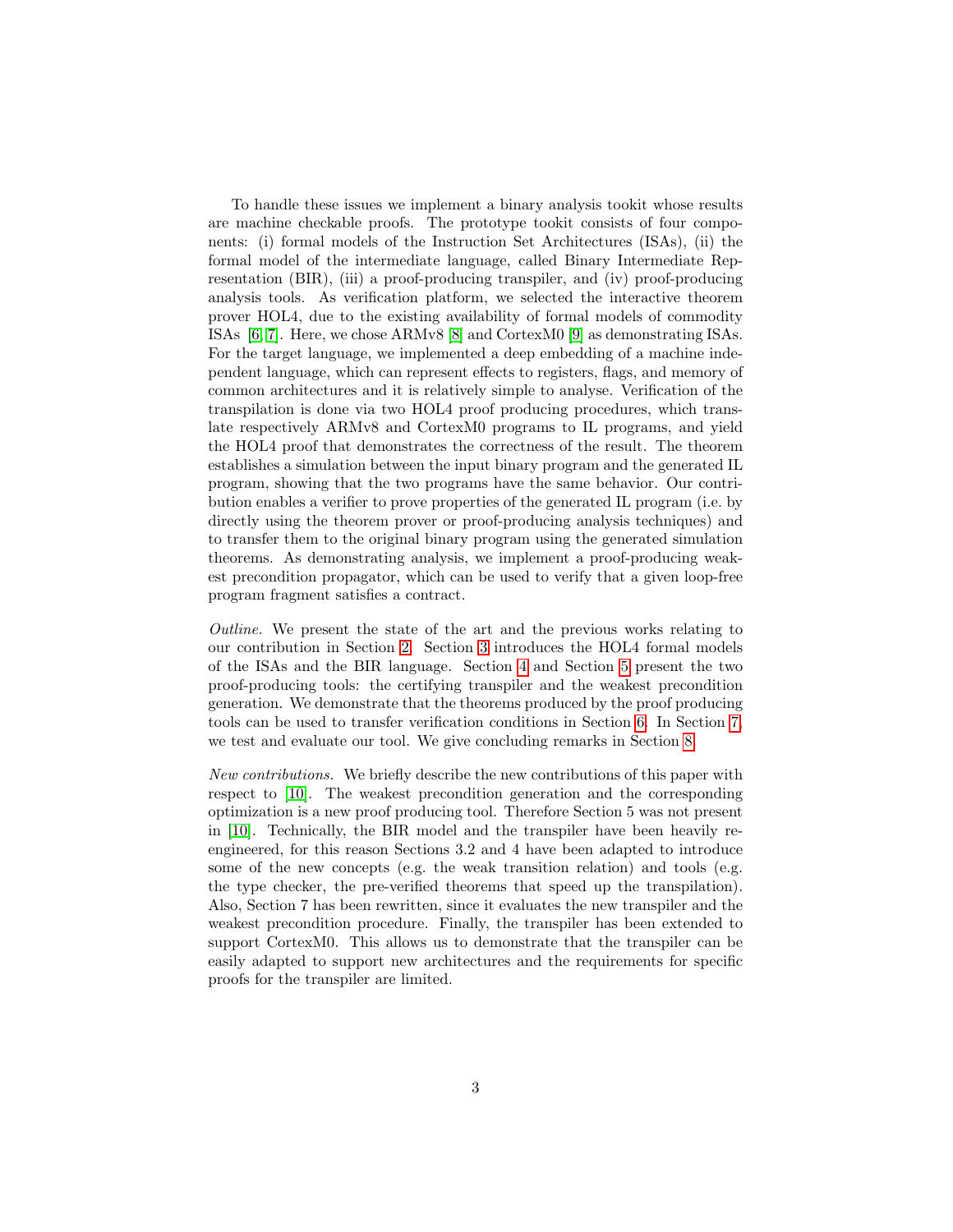## <span id="page-3-0"></span>2. Related work

Recent work has shown that formal techniques are ready to achieve detailed verification of real software, making it possible to provide low-level platforms with unprecedented security guarantees [\[11,](#page-29-7) [12,](#page-29-8) [13\]](#page-29-9). For such system software, limiting the verification to the source code level is undesirable. A modern compiler (e.g. GCC) consists of several millions of lines of code, in contrast to micro-kernels that consist of few thousand lines of code, making it difficult to trust the compiler output even when optimization is disabled<sup>[1](#page-3-1)</sup>.

To overcome this limitation, formally verified compilers [\[14,](#page-29-10) [15,](#page-29-11) [16\]](#page-30-0) and proof/producing compilers [\[17\]](#page-30-1) have been developed. Similarly to our work, these compilers use detailed models of the underlying ISA to show the correctness of their output. This usually involves a simulation theorem, which demonstrates that the behavior of the produced binary code resembles the one specified by the semantics of the high level language (e.g. C or ML). These theorems permit properties verified at the source-level to be automatically transferred to the binary-level. For instance, CompCert has been used in [\[18\]](#page-30-2) to verify security of OpenSSL HMAC by transferring functional correctness of the source code to the produced binary.

Even if formally verified compilers obviate the need for trusting their output, they do not fulfill all the needs of verified system software. Some of these compilers target languages that are unsuitable for developing system software (e.g. ML cannot be used to develop a microkernel due to its garbage collector). Also, they do not support mixing the high-level language with assembly code, which is necessary for storing and restoring the CPU context or for managing the page table. Some of the effects of these operations can break the assumptions made to define a precise semantics of the high level language (e.g. a memory write can alter the page table which in turn affects the virtual memory layout). Also, some properties (e.g. absence of side channels created by non-secure accesses to the caches) cannot be verified at the source code level; the analysis must be aware of the exact sequence of memory accesses performed by the software. Finally, binary blob analysis is imperative for verifying memory safety of binary code whose source code is not available (e.g. the power management of ARM trusted firmware).

Unfortunately, detailed formal specifications of machine languages (e.g. the ones used to verify compiler correctness [\[19\]](#page-30-3)) consist of thousands of lines of definitions. The complexity of these models makes them unusable to directly verify any binary code that is not a toy example. Moreover, the target verification tools, usually interactive theorem provers, provide little or no support for either automatic reasoning or reuse of algorithms among different hardware models. To make machine-code verification proofs reusable by different architectures, Myreen et al. [\[20\]](#page-30-4) developed a proof-producing decompilation procedure. Those

<span id="page-3-1"></span><sup>&</sup>lt;sup>1</sup>An example of a bug found in GCC: [https://gcc.gnu.org/bugzilla/show\\_bug.cgi?id=](https://gcc.gnu.org/bugzilla/show_bug.cgi?id=80180) [80180](https://gcc.gnu.org/bugzilla/show_bug.cgi?id=80180)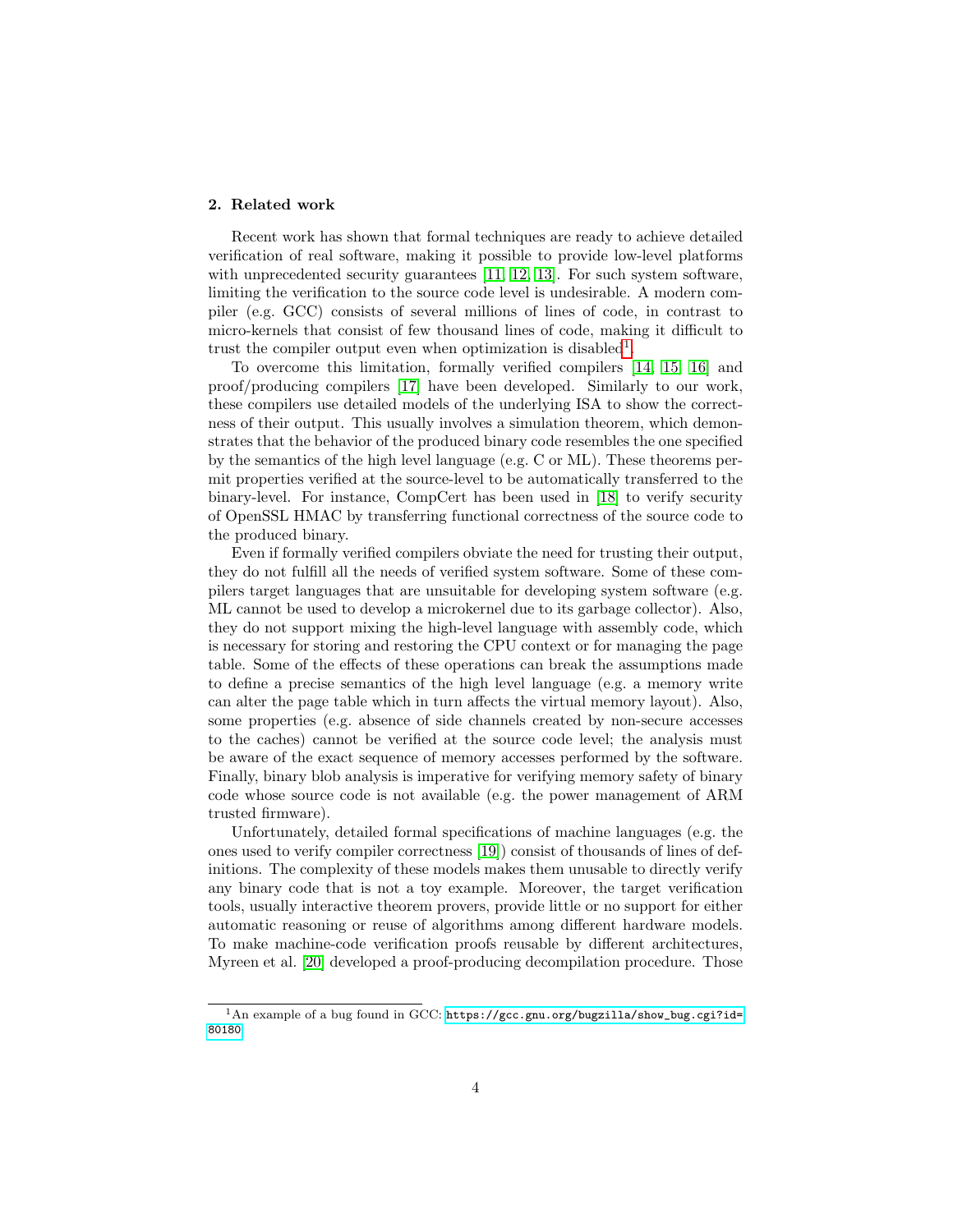tools have been implemented in the HOL4 system and have been used by the seL4 project to check that the binary code produced by the compiler is correct, permitting to transfer properties verified at the source code level to the actual binary code executed by the CPU [\[21\]](#page-30-5). The same framework has been used to verify a bignum integer library [\[22\]](#page-30-6). However, the automation provided by this framework is still far from what is provided by today's binary analysis platforms (e.g. [\[1,](#page-28-0) [2,](#page-28-1) [3\]](#page-29-0)). These provide tools to compute and analyze control-flow graphs, to perform abstract interpretation and symbolic execution, to verify contracts, to verify information flow properties [\[23\]](#page-30-7), and to analyze side channels [\[24\]](#page-30-8). On the other hand, their usage requires to trust both the transpiler and the implementation of the analysis. Due to the complexity of writing a transpiler for each architecture, recent work has been done to synthesize the transpiler from compiler backends [\[25\]](#page-30-9). However, this requires to trust both: the synthesis procedure and the compiler backend.

Regarding trustworthy weakest precondition generation, which is our demonstrating analisys, Vogels et al. [\[26\]](#page-30-10) verified the soundness of an algorithm for a simple imperative while language in Coq. However, their work does not fit the needs of a trustworthy verification condition generator for a verification toolkit, since the target language is not designed to handle unstructured binary programs.

#### <span id="page-4-0"></span>3. Formal Models

#### <span id="page-4-1"></span>3.1. The ARMv8 and CortexM0 models

In our work, we use the ARMv8 and CortexM0 models developed by Fox [\[6\]](#page-29-2), which are constructed from the pseudocode described in the ARM specifications [\[8,](#page-29-4) [9\]](#page-29-5). These models provide detailed HOL4 formalization of the effects of the instructions, taking into account the different execution modes, flags, and other characteristics of the processor behavior.

We start describing the ARMv8 model. The system state is modeled as a tuple  $s = \langle r, sr, p, m \rangle$ . Here, r represents a sequence of 64-bit general purpose registers. We identify the *i*-th register with  $r(i)$ . The tuple  $sr = \langle pc, sp, lr \rangle$  contains the special registers representing the program counter, the stack pointer, and the link register respectively. The tuple  $p$  represents the current processor state and contains the arithmetical flags. The 64-bit addressable memory is modeled as the function  $m : \mathbb{B}^{64} \to \mathbb{B}^{8}$ . Finally, the system behavior is represented by the deterministic transition relation  $s \rightarrow s'$ , describing how the ARMv8 state  $s$  reaches the state  $s'$  by executing a single instruction. The transition relation models the behavior of standard ARMv8 ISA, including fetching four bytes from memory, decoding the instruction, and applying its effects to registers, flags, and memory. Hereafter, we use . to access tuple fields (e.g. s.sr.pc states for the program counter of the state s) and S to represent all possible states.

The CortexM0 model has a similar flavour, with main differences consisting of the general purpose registers being 32-bit and the memory being 32-bit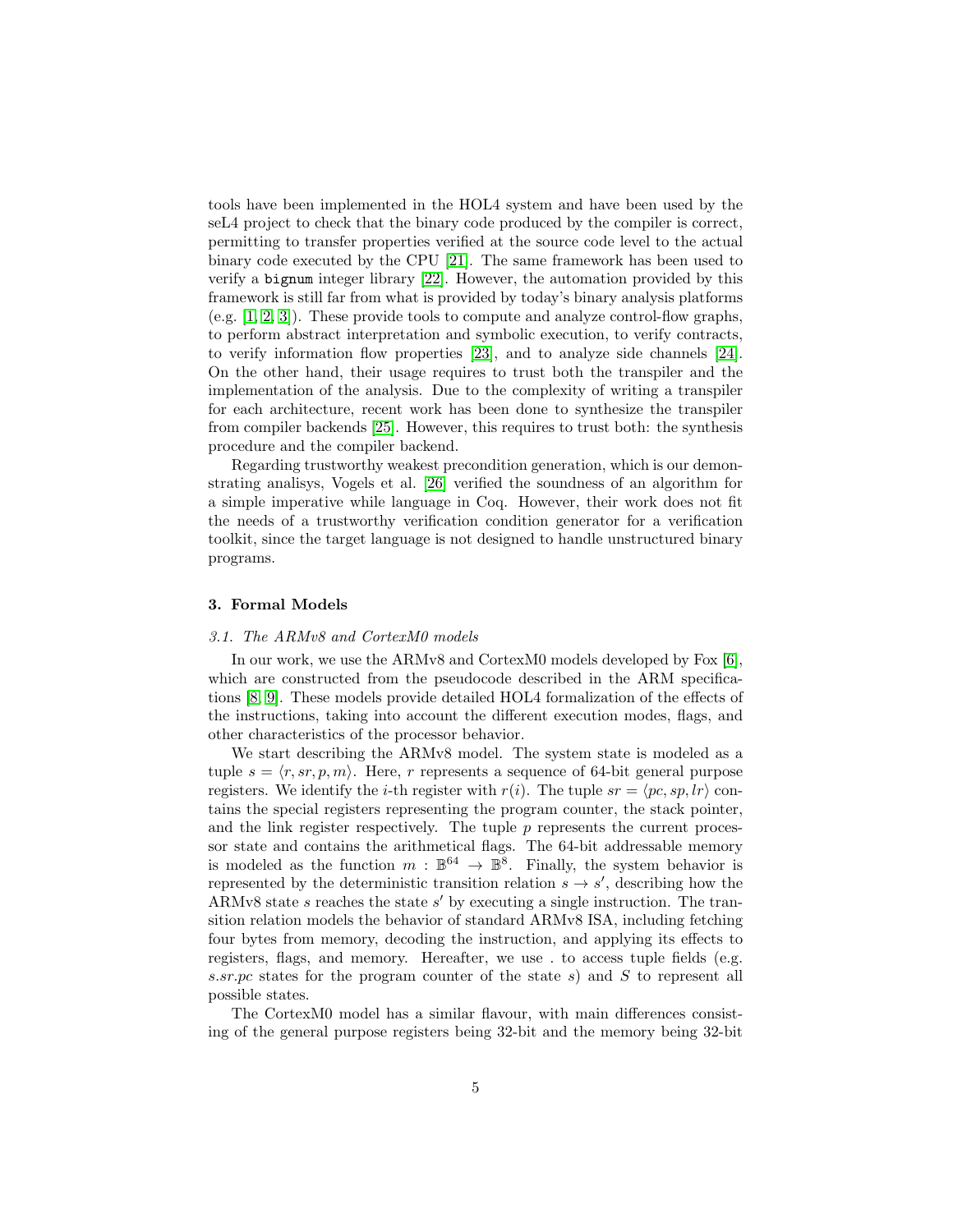addressable memory. Also, CortexM0 has variable encoding, allowing each instruction to use either two or four bytes. Hereafter, when needed, we use subscripts v8 and M0 to respectively identify ARMv8 and CortexM0 models, i.e.  $\rightarrow_{M_0}$  is the transition relation of the CortexM0 model.

The HOL4 machine models consist of hundreds of definitions and their complexity makes it difficult to analyze large programs. To simplify the analyses, the models are equipped with a mechanism to statically compute the effects of a single instruction via the step function. Let i be the binary encoding of an instruction and ad be the address where the instruction is stored, then the function  $step(i, ad)$  returns a list of step theorems  $[st_1, \ldots, st_n]$ . Each theorem  $st_j$  has the following structure:

$$
\forall s. \text{ fetch}(s.m, s.sr.pc) = i \land s.sr.pc = ad \land c_j(s) \Rightarrow s \to t_j(s)
$$

where fetch is a function that reads the instruction from the memory. Intuitively, each step theorem describes one of the possible behaviors of the instruction and consists of the guard condition  $c_j$  that enables the transition and the function  $t_i$  that transforms the starting state into the next state. We use three examples from the ARMv8 model to illustrate this mechanism.

Let the instruction stored at the address 0x1000000c be the addition of the registers x0 and x1 into the register x0 (whose encoding is  $0 \times 86000020$ ), the step function produces the following step theorem:

$$
\forall s. \text{ fetch}(s.m, s.sr.pc) = 0 \times 86000020 \land s.sr.pc = 0 \times 1000000c \Rightarrow
$$
  

$$
s \to (\lambda s'.s' \text{ with } r(0) = s'.r(0) + s'.r(1) \text{ with } sr.pc = s'.sr.pc + 4 ) s
$$

(where s' with  $r(0) = v$  updates the register x0 of the state s' with v). In this case, only one theorem is generated, and there is no guard condition (i.e.  $c_1$  is a tautology).

Some machine instructions (i.e. conditional branches) can have different behavior according to the value of some state components. In these cases, the step function produces as many theorems as the number of possible execution cases. For example, the output of the step function for the Signed Greater Than branch instruction consists of the following two theorems:

$$
\forall s.\ \text{ fetch}(s.m, s.sr.pc) = 0 \times 54 \text{fffe8c} \land s.sr.pc = 0 \times 1000000 \text{c}
$$
\n
$$
\land \ s.p.Z = 0 \land s.p.N = s.p.V \Rightarrow
$$
\n
$$
s \rightarrow (\lambda s'.s' \text{ with } sr.pc = s'.sr.pc - 0 \times 30)s
$$
\n
$$
\forall s.\ \text{ fetch}(s.m, s.sr.pc) = 0 \times 54 \text{fffe8c} \land s.sr.pc = 0 \times 1000000 \text{c}
$$
\n
$$
\land \neg (s.p.Z = 0 \land s.p.N = s.p.V) \Rightarrow
$$
\n
$$
s \rightarrow (\lambda s'.s' \text{ with } sr.pc = s'.sr.pc + 4)s
$$

That is, if the test succeeds (i.e.  $c_1 = s.p.Z = 0 \land s.p.N = s.p.V$  holds) then the jump is taken (in this case jumping back in a loop to the address  $pc - 0x30$ ), otherwise (i.e.  $c_2 = \neg(s.p.Z = 0 \land s.p.N = s.p.V)$  holds) the jump is not taken (the program counter is updated to point to the next instruction). Notice that for every state s the condition  $c_1 \vee c_2$  hold.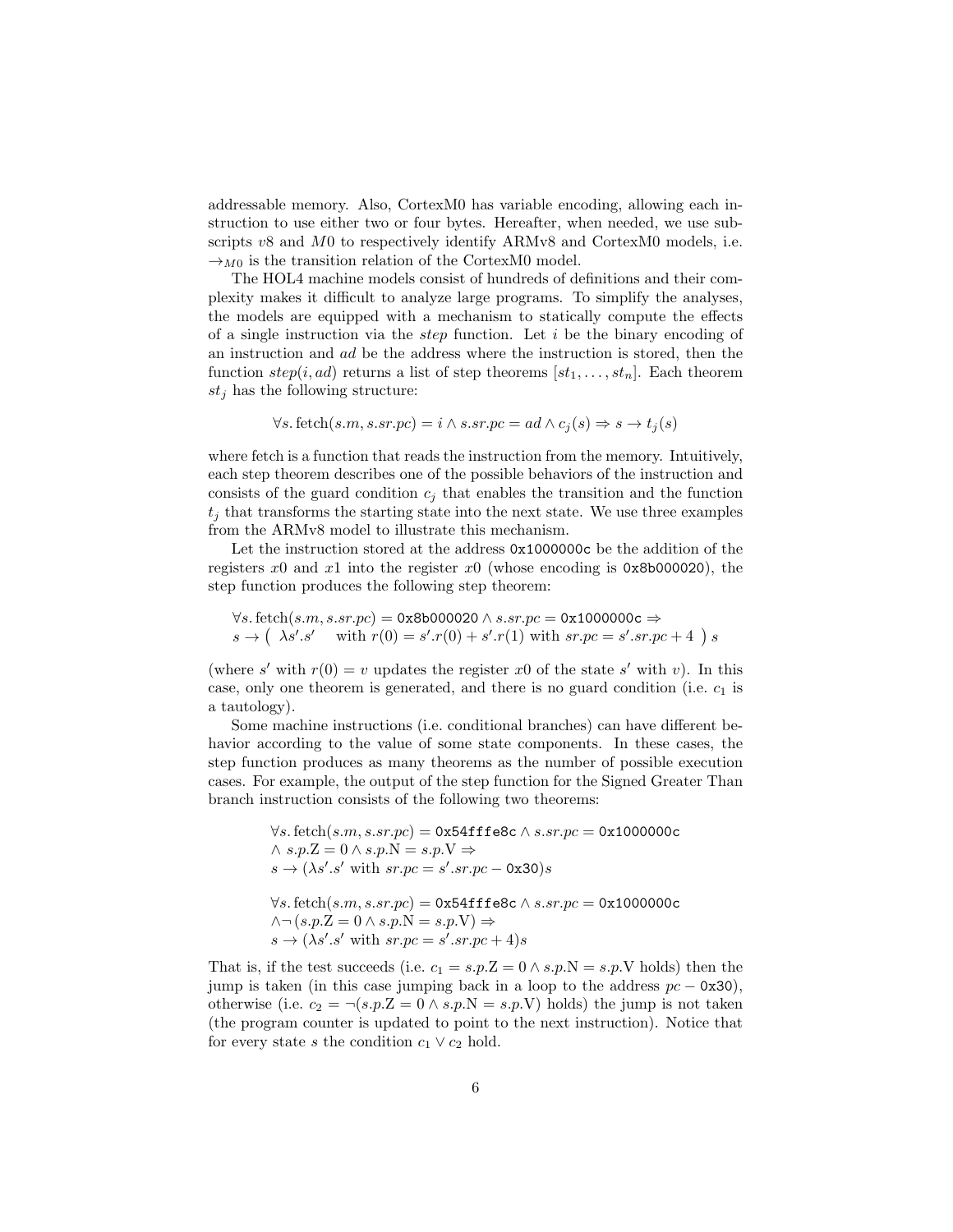Finally, some instructions (i.e. memory stores) can have unsound behavior if some conditions are not met. In these cases, the step function generates the step theorems only for the correct behaviors; for a given instruction, let  $st_1, \ldots, st_n$ be the generated theorems and  $c_1, \ldots, c_n$  the corresponding guards, the behavior of the instruction is soundly deduced by the step function for every state  $s$  such that  $\bigvee_j c_j(s)$  holds and can not be deduced otherwise. For example, the output of the step function for a memory store consists of the theorem:

```
\forall s.\,\text{read}_{32}(s.m, s.sr.pc) = 0 \text{xf} 90007e0 \land s.sr.pc = 0 \text{xf} 1000000c\land aligned(s.sr.sp + 8) \Rightarrows \to \left( \begin{array}{c} \lambda s'.s' \text{ with } m = write_{64}(s'.m, s'.sr.sp_{} + 8, s'.r(0)) \\ \text{with } smn \in \mathbb{R} \setminus \{0\} \end{array} \right)with m = write_{64}(s'.m, s'.sr(sp + 8, s'.r(0)))<br>with sr.pc = s'.sr.pc + 4
```
Intuitively, the step function can predict the behavior only for states having the target address (i.e.  $s.sr(sp + 8)$  aligned.

#### 3.2. The BIR model

Our platform uses the machine independent Binary Intermediate Representation (BIR). In this representation, a statement has only explicit state changes, i.e. there are no implicit side effects, and it can only affect one variable.

BIR's syntax is depicted in Table [1.](#page-7-0) A program is a list of blocks, each one consisting of a uniquely identifying label (i.e. a string or an integer), a list of block statements, and one control flow statement. In the following we assume that all programs are well defined, i.e. they have no duplicate block labels. A statement can affect the state by (i) assigning the evaluation of an expression to a variable, (ii) terminating the system in a failure state if an assertion does not hold. A control flow statement can (conditionally or unconditionally) modify the control flow. As usual, labels are used to refer to the specific locations in the program and can be the target of jump statements.

BIR expressions are built using constants (i.e. strings and integers), conditionals (i.e. ifthenelse), standard binary and unary operators (ranged over by  $\Diamond_b$  and  $\Diamond_u$  respectively) for finite integer arithmetic and casting, and accessing variables of the environment (i.e. var). Additionally, two types of expressions can operate on memories. The expression **load**  $(exp_1, exp_2, \tau_{rea.}n)$ reads n bytes from the memory  $exp_1$  starting from the address  $exp_2$ . The expression store  $(exp_1, exp_2, exp_3, \tau_{reg,n})$  returns a new memory in which all the locations have the same values as the initial memory  $exp_1$  except the addresses  $exp_2 + i$  where  $i \in [0 \dots n-1]$  that contain the chunks of  $exp_3$ . Figure [2](#page-8-0) provides an example of a BIR program.

Hereafter, we use  $\Delta$  to represent the set of all possible strings. These can be used to identify both labels and variable names. We use  $\tau$  to range over BIR data types; let  $n \in \{1, 8, 16, 32, 64\}$ , the type for words of *n*-bits is denoted by  $\tau_{reg,n}$  and the type for memories addressed using *n*-bits is denoted by  $\tau_{mem,n}$ . We use  $T$  and  $V$  to represent the set of all BIR types and values respectively.

A BIR environment env maps variable names (given as strings) to pairs of type and value;  $env : \Delta \to (T \times V)$ . Types of variables are immutable and any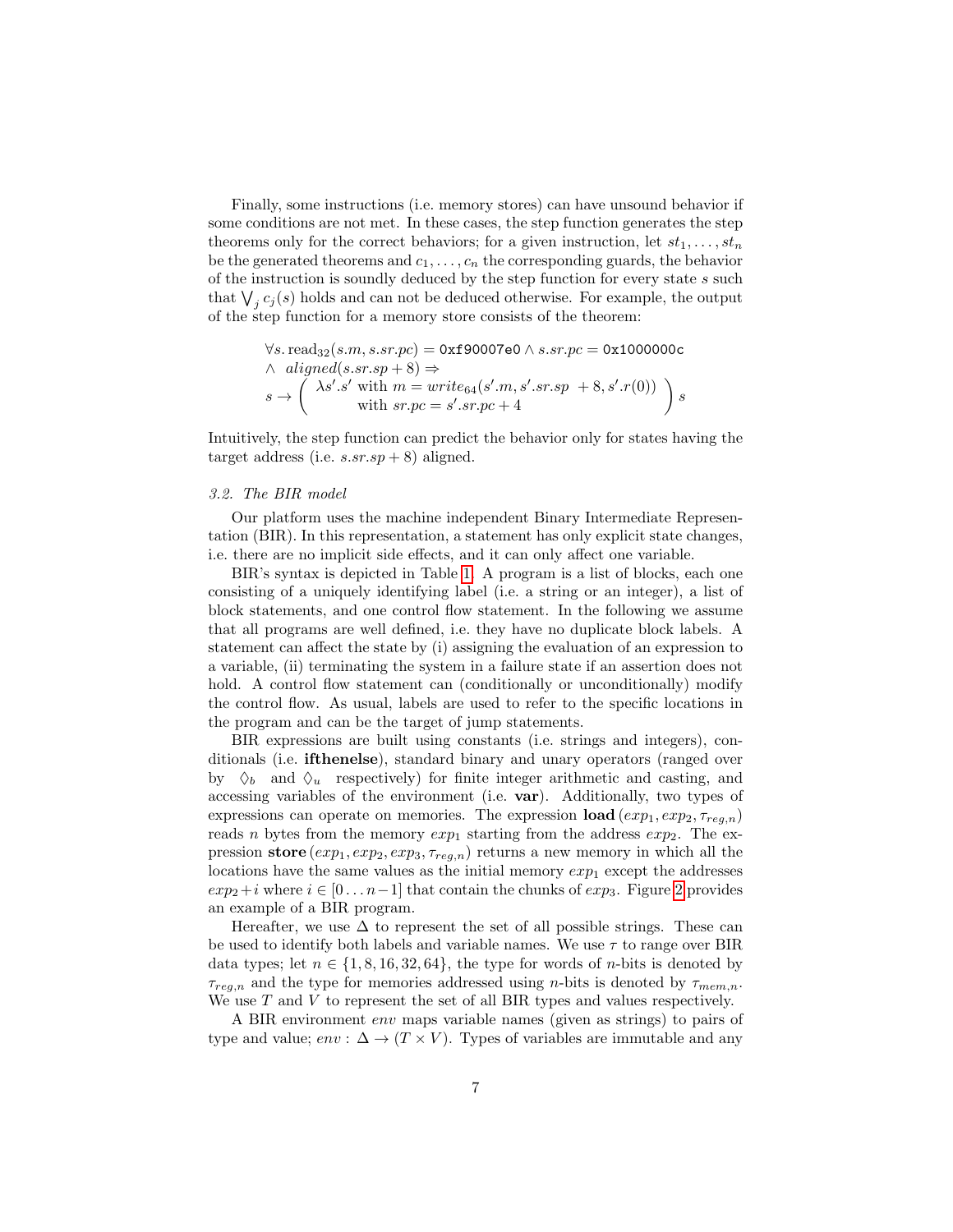```
pr := block^*block := (string \mid integer, bst^*, cfst)bst := \operatorname{assign}(string, exp) \mid \operatorname{assert}(exp)cfst := \text{imp}(exp) \mid \text{cimp}(exp, exp, exp)exp := string \mid integer \midif thenelse (exp, exp, exp) |
             \Diamond_u exp \ \vert exp \Diamond_b exp \ \vert var string |
             load (exp, exp, \tau) | store (exp, exp, exp, \tau)
```
wrongly typed operation produces a run-time failure. The semantics of BIR expressions is modeled by the evaluation function eval: It takes an expression exp and an environment env and yields either a value having a type in T or •. The evaluation intuitively follows the semantics of operations by recursively evaluating the sub-expressions given as operands. The value • results when operators and types are incompatible, thus modeling a type error.

A BIR state  $bs = (env, p) \in BS$  is a pair of an environment env and a program counter  $p \in \Delta \cup \mathbb{B}^{64} \cup \{\perp, \bullet\}.$  While executing a program, the program counter is  $\Delta \cup \mathbb{B}^{64}$  and is the label of the executing block. In the cases of either type mismatch or failed assertion, the execution terminates setting the program counter to either • (type mismatch) or  $\perp$  (failed assertion). Notice that the program is not part of the state, disallowing run-time changes to the program.

The system behavior is modeled by the deterministic transition relation  $pr$ :  $bs \rightsquigarrow bs'$ , which describes the execution of one BIR block. In HOL4, this relation is modeled by the execution function exc, which defines the small step semantics of an entire block. Hereafter, we use  $bs' \in \{\perp, \bullet\}$  when the program counter of the resulting states represents one of the possible errors. The relation  $\rightarrow$  is defined on top of two other functions: bst: env  $\rightarrow$  env' models the environment effects of a single block statement *bst*, and  $cfst: env \rightarrow p'$  models the program counter resulting by executing a single control flow statement  $cfst$ . Both functions can return  $\perp$  and • in case of violated assertions and type errors respectively.

The execution of  $\mathbf{assign}(X, exp)$  assigns the evaluation of the expression exp to the variable X. Let  $v = eval(exp, env)$  and t be the type of v, the value of the variable is updated in the context  $(env[X \leftarrow (t, v)])$ . The statement fails in case of a type mismatch:  $v = \bullet$  or  $env(X) = (t',.) \land t \neq t'$ . The statement **assert**  $(exp)$  has no effects if the expression evaluates to true (i.e.  $eval(exp, env) = (\tau_{reg,1}, 1)$  and terminates in an error state otherwise.

The execution of  $\text{imp}(exp)$  jumps to the referenced block, by setting the program counter to  $eval(exp, env)$ . If the type of  $exp$  is neither string nor integer then the statement fails. The statement  $\text{cimp} (exp_c, exp_1, exp_2)$  changes the control flow based on the condition  $exp_c$ . The statement fails if the type of

<span id="page-7-0"></span>Table 1: BIR's syntax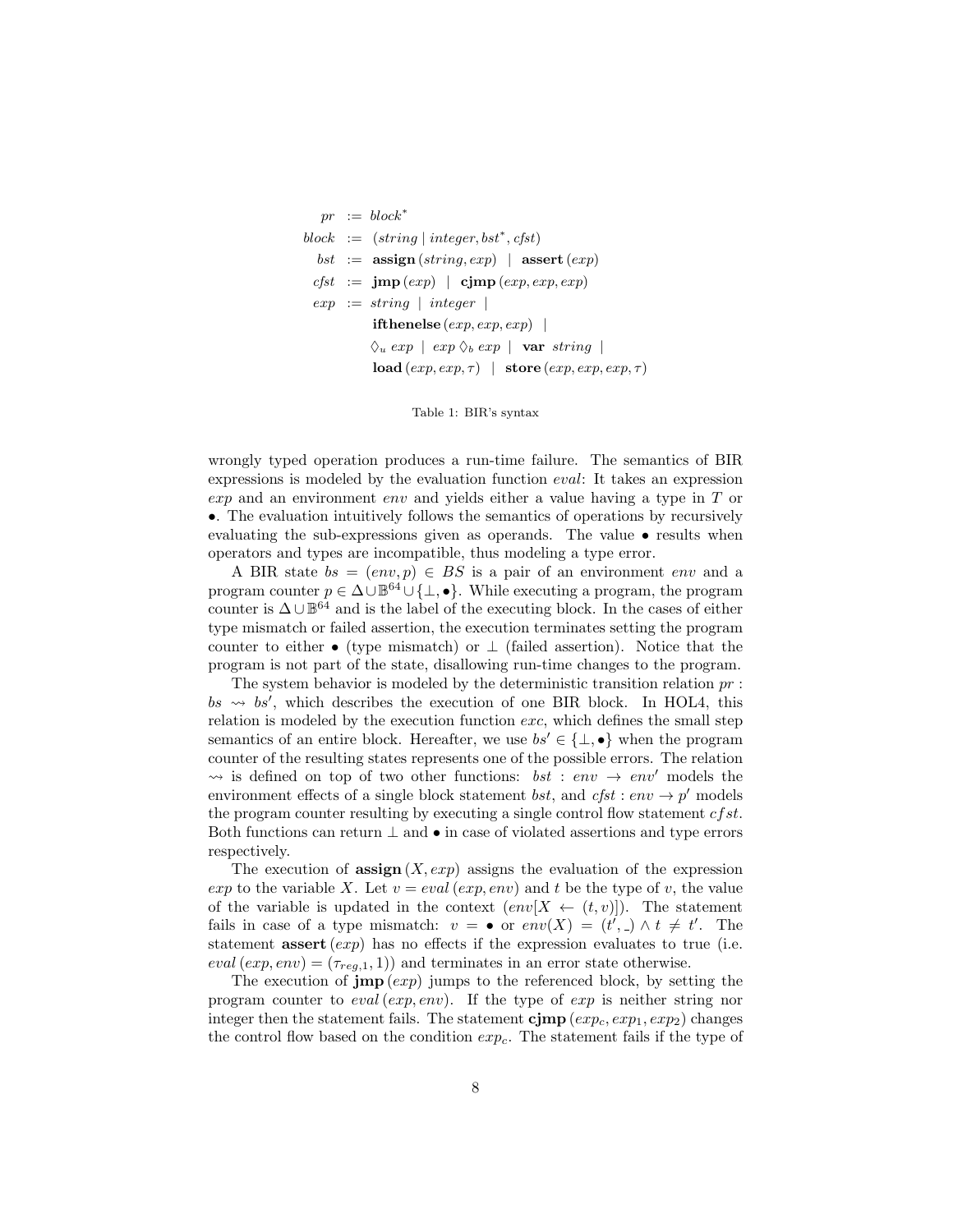$$
\left[\left(\begin{array}{c}\n0x400000, \\
\text{assign } (R1, \text{load }(\text{var}(MEM), \text{var}(SP), \tau_{reg, 32})) \\
\text{assign } (SP, \text{var}(SP) + 4) \\
\text{imp } (0x400004) \\
0x400004, \\
\text{assign } (MEM, \text{store }(\text{var}(MEM), \text{var}(SP), \text{var}(R1), \tau_{reg, 32})) \\
\text{sing } (0x400008)\n\end{array}\right],\right]
$$

This BIR program pops and pushes a register from/to the stack. The register is modeled by the variable  $R1$ , the stack pointer by the variable  $SP$ , and the memory by the variable MEM. The program consists of two blocks, which are labeled  $0x400000$  and  $0x400004$ . The first block assigns to R1 the content of MEM starting from SP, then it increases the stack pointer. The second block saves R1 into the stack and decreases the stack pointer. Notice that store (var(MEM), var(SP), var(R1),  $\tau_{reg,32}$ ) returns a modified copy of MEM and does not directly modify MEM . Therefore, to model a memory write, the new memory must be explicitly assigned to the variable  $MEM$ .

#### <span id="page-8-0"></span>Figure 2: Example of a BIR program

the condition is not  $\tau_{req,1}$  or the targets (i.e. *eval* (*exp<sub>1</sub>, env*) or *eval* (*exp<sub>2</sub>, env*)) are not valid labels. Notice that the targets of the jump are evaluated using the current context, allowing BIR to express indirect jumps that are resolved at run-time.

The HOL4 model is equipped with several supporting tools and definitions, which simplify the development of the transpiler and analyses. A weak transition relation is defined to hide some executions steps. Let LS be a set of labels,  $\rightsquigarrow_{LS}: BS \mapsto BS$  is a partial function built on top of the single-block small step semantics, which yields the first reachable state that is an error state or that has the program counter in LS. The function is undefined if no error and no label in LS are reachable. A formally verified type checker permits to rule out run-time type errors. Well typed programs cannot have wrongly typed expressions (i.e. arguments of binary operators must have the same type, values to store in memory must match the specified type, etc.), use only one type per variable name, use expressions with correct types in statements (i.e. conditions in assertions and conditional jumps must be boolean expressions). A pair consisting of a program and an environment is well typed if the program is well typed and if for every variable the type of variable in the environment matches the usage of the variable in the program. Well typed program fragments that start from well typed environments cannot cause type errors and can only reach well typed environments.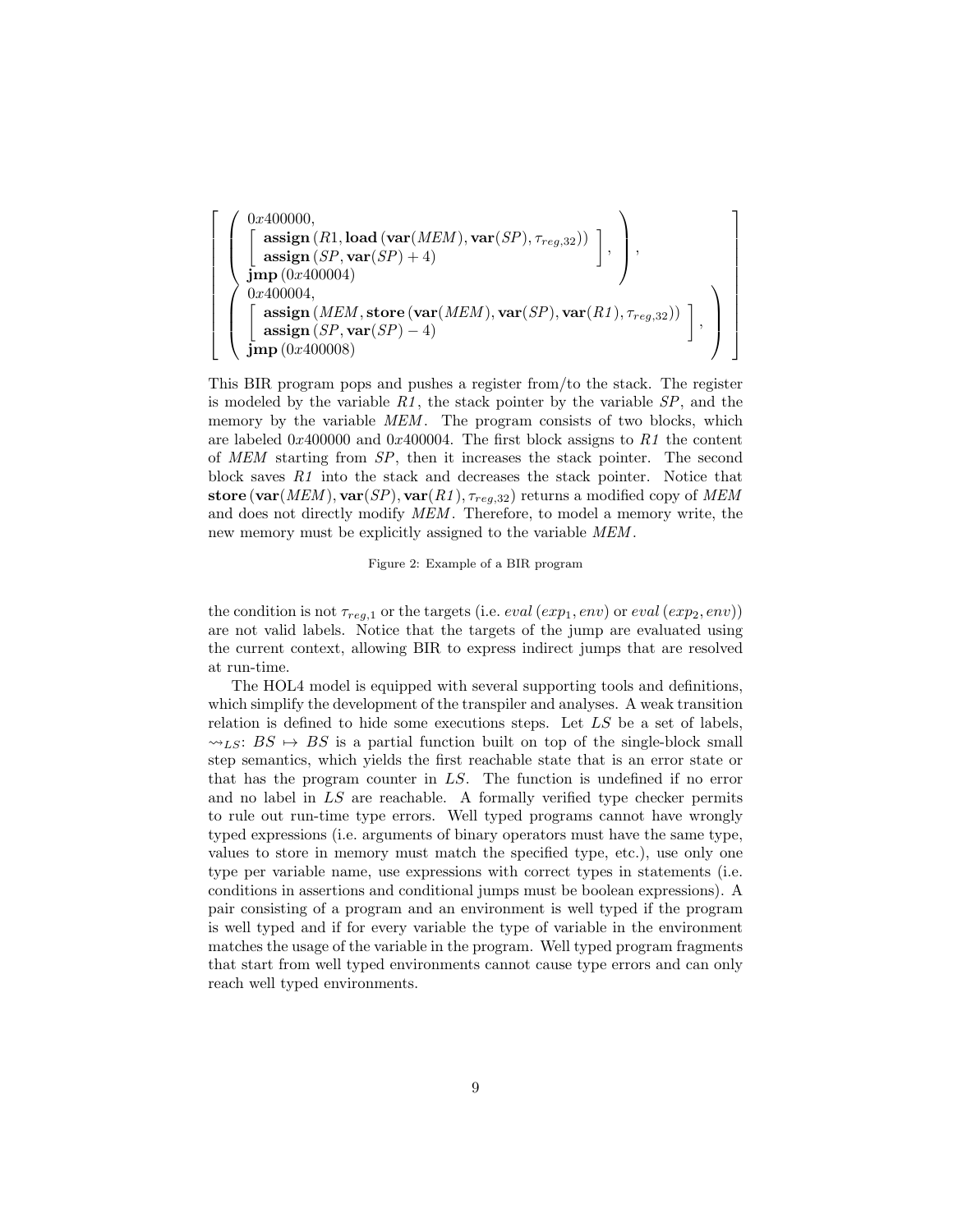## <span id="page-9-0"></span>4. Certifying Transpiler

The translation procedure uses a mapping of HOL4 machine states to BIR states. Every machine state field must be mapped to a BIR variable or to the program counter. Our framework provides one default mapping for each supported architecture: ARMv8 and CortexM0. In both cases, the i-th register is mapped to the variable  $R(i)$  (i.e. R0 represents the register number zero), the variable MEM represents the system memory, the BIR program counter reflects the machine's program counter, and every flag is mapped to a proper variable. This mapping induces a simulation relation  $\sim \subseteq BS \times S$  that relates BIR states to machine states.

To transform a program to the corresponding BIR fragment, we need to capture all possible effects of the program execution in terms of affected registers, flags and memory locations. The generated BIR fragment should emulate the behaviour of the instructions executed on the machine. This goal is accomplished by reusing the step function and the following two HOL4 certifying procedures.

- A procedure to translate HOL4 word terms (i.e. those having type  $\mathbb{B}^{64}$ ,  $\mathbb{B}^{8}$ , B etc.) to BIR expressions. This procedure is used to convert the guards of the step theorems and the expressions contained in the transformation functions.
- A procedure to translate a single instruction to the corresponding BIR fragment. This procedure computes the possible effects of an instruction using the transformation functions of the step theorems.

To phrase the theorem produced by the transpiler we introduce the following notations. A binary program  $BIN_{pr}$  is represented by a finite set of pairs  $(ad_i, i_j)$ , where each pair represents that the instruction  $i_j$  is located at the address  $ad_j$ . The predicate stored(s, BIN<sub>pr</sub>) states that the program BIN<sub>pr</sub> is stored in the memory of the state s (formally, stored(s,  $BIN_{pr}$ )  $\stackrel{\text{def}}{=} \forall (ad_j, i_j) \in$  $BIN_{pr.}$  fetch $(s.m, ad_j) = i_j$ ). A single machine instruction can be transpiled to multiple blocks. The transpiler uses a naming convention to distinguish the label of the first block produced for an instruction from the labels of the other blocks. Hereafter, we use  $LS_1$  to identify the set of labels that represents the entry point of instructions. We denote n transitions of machine states with  $\rightarrow^n$ and *n* transitions of BIR visiting  $LS_1$  with  $\sim_{LS_1}^n$ . The translation procedure generates a theorem that resembles compiler correctness<sup>[2](#page-9-1)</sup>:

<span id="page-9-2"></span>**Theorem 1** Let  $ad_0$  be the entry point of the program BIN<sub>pr</sub>. For every state s and BIR state bs, if stored(s, BIN<sub>pr</sub>), s.sr.pc = ad<sub>0</sub>, and bs  $\sim$  s, then

<span id="page-9-1"></span><sup>2</sup>The ISA and BIR transition systems are deterministic, thus the transition relations are functions. For this reason we omit quantifiers over the states on the right hand side of transitions, since they are unique.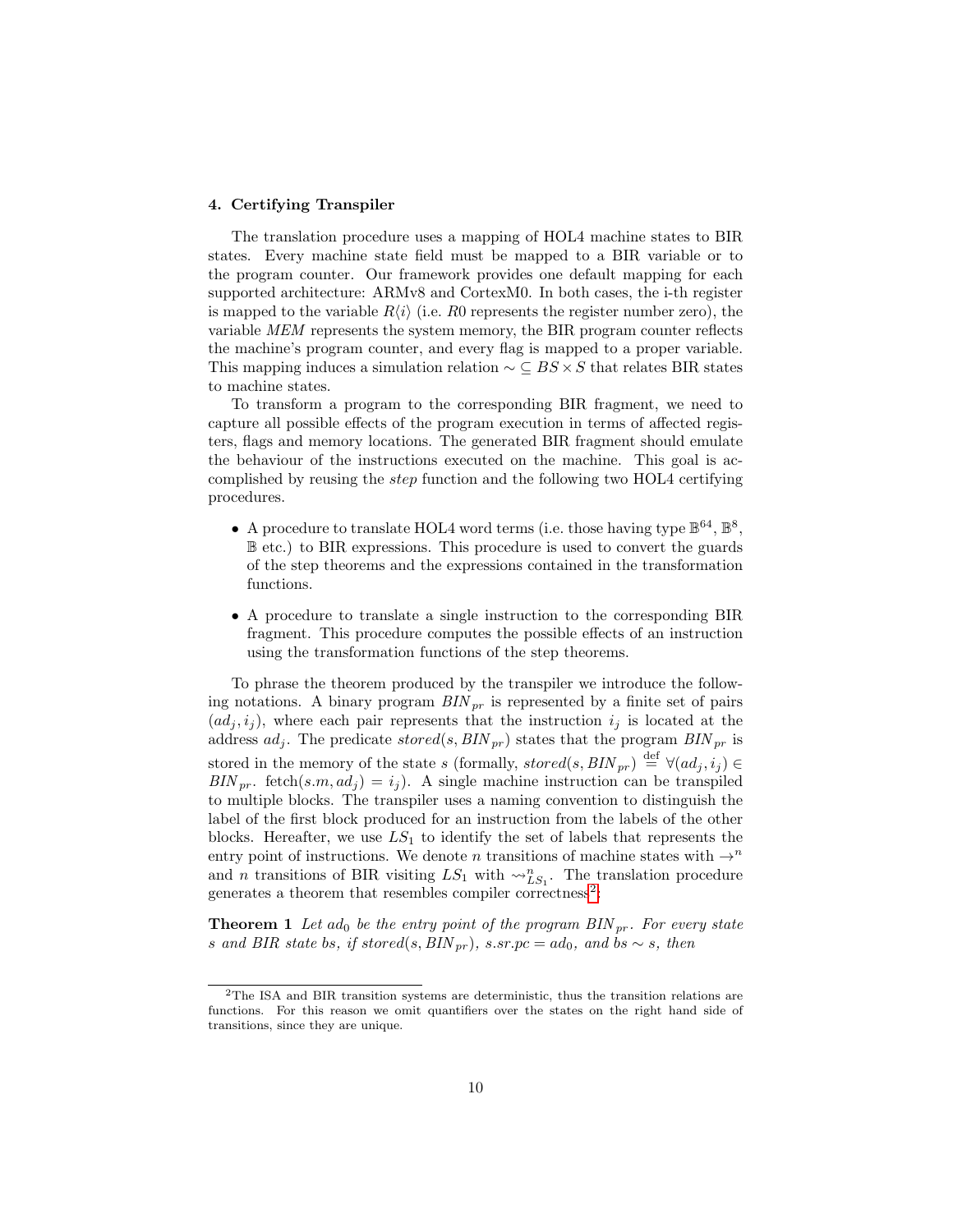

<span id="page-10-0"></span>Figure 3: The theorem demonstrated by the transpiler

1. for every  $n > 0$  if  $s \rightarrow^n s'$  then  $pr : bs \leadsto_{LS_1}^n bs' \wedge (bs' = \bot \vee bs' \sim s')$ , and 2. for every  $n > 0$  if  $pr : bs \leadsto_{LS_1}^n bs' \wedge bs' \neq \bot$  then  $s \to^n s' \wedge bs' \sim s'.$ 

The meaning of the transpiler theorem is depicted in Figure [3.](#page-10-0) Each machine instruction is translated to multiple blocks, the first one having a label in  $LS_1$ , and each block consisting of multiple statements. Assuming that the program is stored in machine memory, the state is configured to start the execution from the entry point  $ad_0$  of the program, and the initial HOL4 machine state resembles the initial BIR state, then  $(1)$  for every state  $s'$  reachable by the ISA model, there is an execution of the BIR program  $pr$  that results (after visiting n blocks whose labels are in  $LS_1$ ) in either an error state  $(bs' = \perp)$  or in a state  $bs'$  that resembles  $s'$ , and (2) for every state  $bs'$  reachable by the BIR program after reaching the first block of an instruction, there is an execution of the machine that re-establishes the simulation relation.

Error states permit to identify if an initial configuration can cause a program to reach a state that cannot be handled by the transpiler (e.g. self-modifying programs or programs containing instructions whose behavior cannot be predicted by the step function). It is worth noticing that these cases cannot be identified statically without knowing the program preconditions (e.g. misaligned memory accesses can be caused by the initial content of the stack where pointers are stored) and must be ruled out when verifying the program.

#### <span id="page-10-1"></span>4.1. Translation of expressions

In order to build the transpiler on top of the step function, the HOL4 expressions occurring in the guards and the transformation functions must be converted to BIR expressions. For example, while translating the binary instruction 0x54fffe8c of Section [3.1](#page-4-1) to a conditional jump, the expressions  $s.p.Z = 0 \land s.p.N = s.p.V$  and  $s'.sr.p.c - 0x30$  must be expressed in BIR to generate the condition and the target of the jump respectively.

Let  $e$  be a HOL4 expression, the output of the transpiler is the theorem  $\forall env.A(\text{env}) \Rightarrow (eval(\text{exp},\text{env}) = e)$ , stating that, if the environment satisfies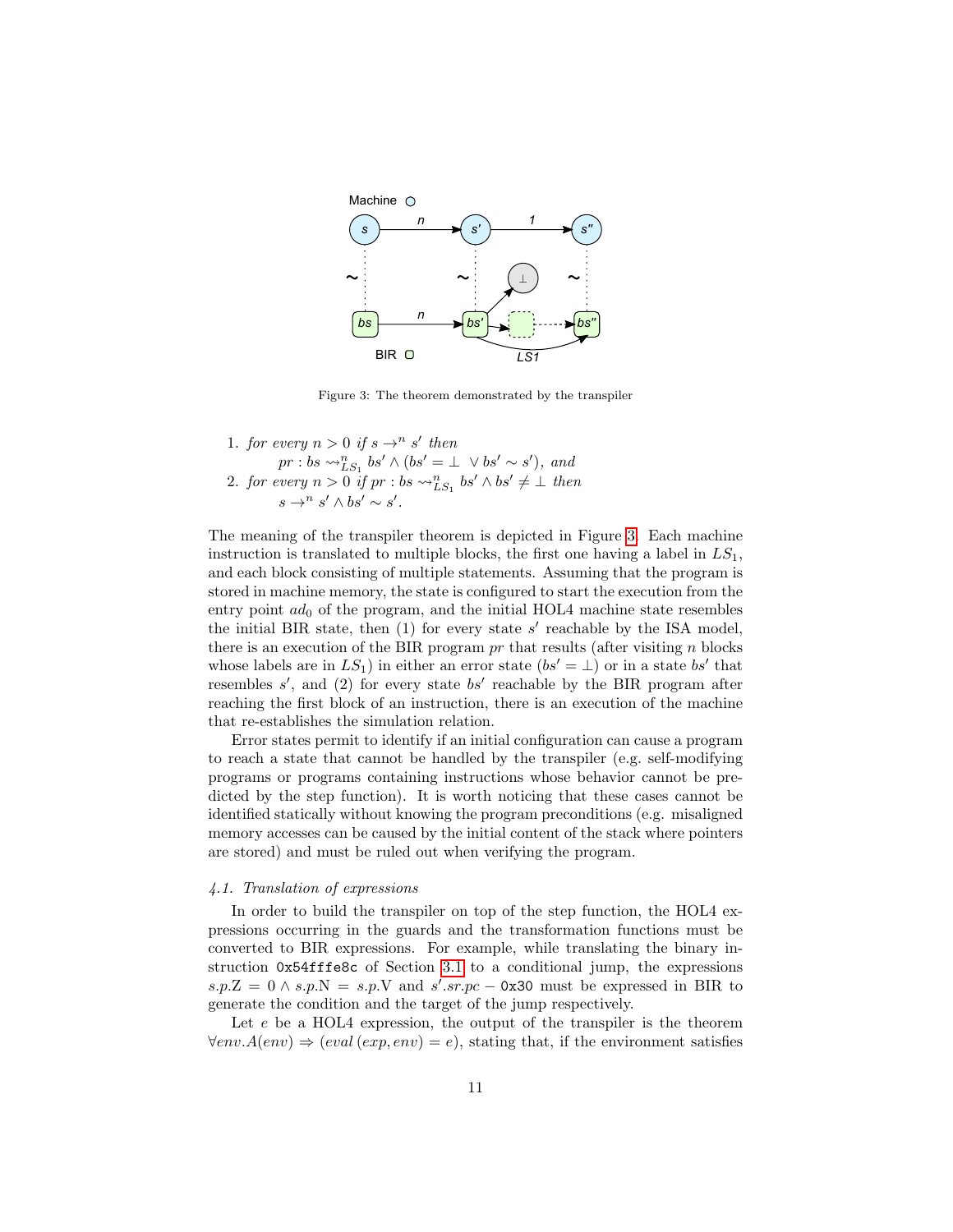the assumption  $A$ , then the evaluation of  $exp$  is  $e$ . These assumptions usually constrain the values of the variables in the environment to match the free variables of the HOL4 expressions. For instance, for the expression  $s.p.N = s.p.V$  the transpiler generates the theorem  $\forall env, s. (env("N") = (\tau_1, s.p.N) \land env("V") =$  $(\tau_1, V)$   $\Rightarrow$   $(eval ((var "N" = var "V"), env) = (N = V)).$ 

If a HOL4 operator has no direct correspondence in BIR, the transpiler uses a set of manually verified theorems to justify the emulation of the operator via a composition of the primitive BIR operators. This is the case for expressions involving bit extractions (i.e. most significant bit, least significant bit, etc), alignment, reversing endianness, and rotation.

For several ISA models, special care must be taken to convert expressions involved in updating status flags. For instance, both ARMv8 and CortexM0 use so called NZCV status flags for conditional execution, where

- Negative is set if the result of a data processing instruction was negative
- Zero is set if the result is zero
- Carry is set if is set if an addition, subtraction or compare causes a result bigger than word size
- oVerflow is set if an addition, subtraction or compare produces a signed result bigger than 31/63 bit (for CortexM0 and ARMv8 respectively), i.e. the largest representable positive number

The expressions produced by the ISA models for these flags involve conversion of words to natural numbers and arithmetic operations with arbitrary precision. For example, following the pseudocode of the ARMv8 reference manual [\[8\]](#page-29-4), the carry flag in 64-bit additions is computed by the expression  $[x]+[y] \geq 2^{64}$ , where  $x, y \in \mathbb{B}^{64}$  and  $[\cdot] : \mathbb{B}^{64} \to \mathbb{N}$  is their interpretation as natural numbers. Both the inequality and the addition cannot be directly converted as BIR expression, because BIR can only handle finite arithmetics<sup>[3](#page-11-0)</sup>. For the *carry flag* the transpiler uses the theorem  $\forall n > 0$ .  $\forall x, y \in \mathbb{B}^n$ .  $([x] + [y] \geq 2^n) \Leftrightarrow ((\sim x) <_w y)$ , where  $\sim$ and  $\lt_w$  are complement and unsigned comparison of bitvectors respectively.

#### <span id="page-11-1"></span>4.2. Translation of single instructions

The transpilation of a single instruction takes three arguments: the binary code i of the instruction, the address ad of the instruction in memory, and a set of memory address ranges  $MemR$ . The latter argument identifies which memory addresses should not be modified by the instruction and is used to guarantee that the program is not self-modifying. In fact, a self-modifying program cannot be transformed to equivalent BIR programs (due to BIR following the Harvard architecture). If an instruction modifies the program code then the translated BIR program must terminate in an error state. The addresses in MemR are

<span id="page-11-0"></span><sup>3</sup>This design choice simplifies the development of analyses for BIR and the integration of external tools, like SMT solvers supporting bitvectors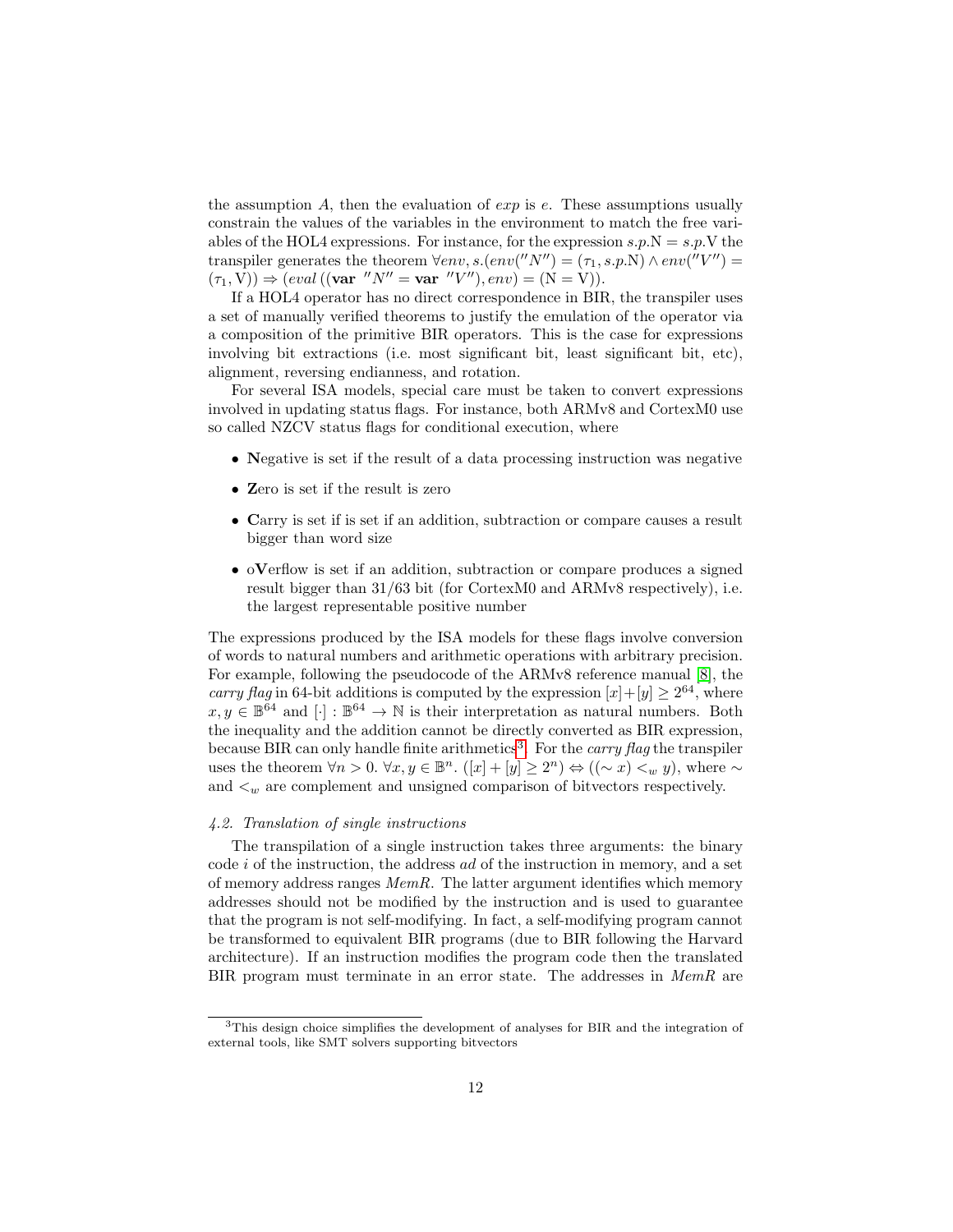$$
\begin{array}{ll} pr=\quad & [block_0, block_1, block_2] \\ block_0=\quad (ad, smts_0) \\ smts_0=\quad \mathbf{assert}\, (exp_c) \\ \mathbf{cimp}\, (exp_{c_1}, \text{"ad-1", "ad-2")} \\ block_i=\quad (\text{"ad-i", smts}_i) \\ smts_i=\quad \mathbf{assert}(exp_m) \\ \mathbf{assign}\,(tmpF_1, exp_{F_1}) \\ \quad \ \ \, \ldots \\ \mathbf{assign}\,(F_1, \mathbf{var}\,\,tmpF_1) \\ \quad \ \ \, \ldots \\ \quad \ \ \, \mathbf{imp}\,(exp) \end{array}
$$

<span id="page-12-0"></span>Figure 4: BIR fragment generated to one instruction

used to instrument the instruction transpiler with the information about where the program code is stored. Hereafter we use  $pr = transpile(i, ad, MemR)$ to represent that the transpiler produces the program fragment (sequence of blocks) pr. Also, we use  $pr \in pr'$  to represent that a program  $pr'$  contains the fragment pr.

The transpiler uses the step function to compute the behavior of the input instruction i and to generate the step theorems  $[st_1, \ldots, st_n]$ , where  $st_j$  is  $\forall s. \text{ fetch}(s.m, s.sr.pc) = i \land s.sr.pc = ad \land c_i(s) \Rightarrow s \rightarrow t_i(s)$ . Hereafter we assume that the *step* function generates two theorems (i.e.  $n = 2$ ), which is the case for conditional instructions in CortexM0 and branches in ARMv8. We will comment on the other cases at the end of this section.

A single machine instruction can be translated to multiple BIR blocks, following the template of Figure [4.](#page-12-0) The label of the first block is equal to the address of the instruction and is the only block having an integer label. The other two blocks have string labels and represent the effects of the two step theorems.

The behavior of the instruction can be soundly deduced by the step function only if one of the  $c_j$  predicates holds (see Section [3.1\)](#page-4-1). The transpiler simplifies the disjunction of the guards demonstrating  $\forall s. \bigvee_j c_j(s) = e_c$  (where  $e_c$  is a HOL4 predicate) and translates it to a BIR expression  $exp_c$  (demonstrating  $\forall env, s.((env, p) \sim s) \Rightarrow (eval(exp_c, env) = e_c)$ . The BIR statement assert  $(exp_c)$  is generated as first statement of the first block. Intuitively, if a machine state s does not satisfy any guard, then every similar BIR state  $(env, p)$ does not satisfy the assertion, causing the BIR program to terminate in a error state. On the other hand, if the BIR state satisfies the assertion, then every similar machine state satisfies at least one of the guards, thus the instruction's behavior can be deduced by the step function.

The second task is to redirect the BIR control flow to the proper internal block according to the guards of the step theorems. The procedure translates  $c_1$  to a BIR expression  $exp_{c_1}$  (demonstrating  $\forall env, s.((env, p) \sim s) \Rightarrow$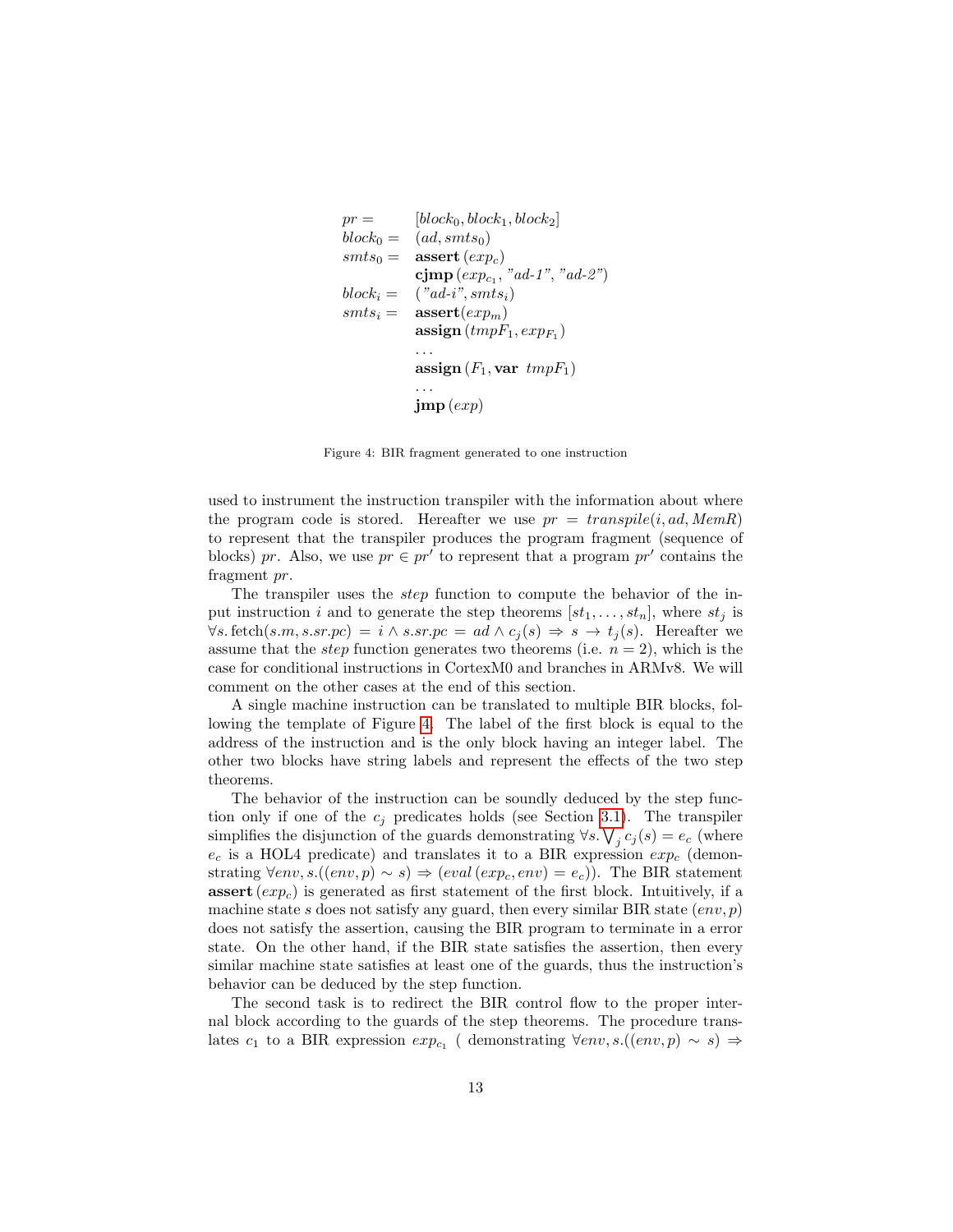$\left(\text{eval}\left(\text{exp}_{c_1},\text{env}\right) = e_{c_1}\right)$  and  $\text{cimp}\left(\text{exp}_{c_1}, \text{"ad-1", \text{"ad-2"}}\right)$  is generated as last statement of the first block. Intuitively, a BIR state  $(env, p)$  executes block<sub>1</sub> if and only if the similar machine state s satisfies  $c_1$ .

The third task is to translate the effects of the instruction on every field of the machine state for every step theorem  $st_i$ . Let f be one field of the machine state (e.g.  $f = r(0)$  is the register zero) and let F be the corresponding variable of BIR according to the relation  $\sim$ . The transpiler computes the new value  $e_F$ of the field (and demonstrates  $\forall s.(t_i(s)).f = e_F$ ). If  $e_F = s.f$  then the machine state's field is not affected by the instruction and the corresponding variable F should not be modified by the generated BIR block, otherwise the variable  $F$ must be updated accordingly. The expression  $e_F$  is translated to obtain the theorem  $\forall env. eval \,(exp_F, env) = e_F$  and the BIR statement **assign**  $tmpF, exp_F)$ is generated. The need of a temporary variable  $tmpF$  is due to the presence of instructions that can affect several variables, and whose resulting values depend on each other (i.e. imagine an instruction swapping registers zero and one, where  $t(s) = s$  with  $\{r(0) = s.r(1)$  and  $r(1) = s.r(0)\}$ . After all field values have been computed and stored into the temporary variables, these are copied into the original variables via the statement  $\operatorname{assign}(F, \text{var }tmpF)$ .

Special care is needed for memory updates (i.e.  $f = m$ ). The BIR program should fail if the original program updates a memory location in MemR. The transpiler inspects the expression  $e_{MEM}$  to identify the addresses that can be changed by the instruction and extracts the corresponding set of expressions  $e_1, \ldots, e_n$  (in CortexM0 and ARMv8 a single instruction can store multiple registers). The expression  $\bigwedge_i e_i \notin \text{MemR}$  (which guarantees that no modified address belongs to the reserved memory region) is translated to obtain the theorem  $\forall env. eval \left(exp_m, env\right) = \bigwedge_i e_i \notin MemR$  and the BIR statement  $assert(exp_m)$ is added as preamble of the block. If the machine instruction modifies an address in MemR, then the corresponding BIR state does not satisfy the assertion, causing the BIR program to terminate in an error state.

Finally, the program counter field is used to generate statements that update the control flow. The expression  $e_{pc}$  is translated to  $exp_{pc}$  and  $\text{imp}(exp_{pc})$  is appended to the BIR fragment. If possible,  $e_{pc}$  is first simplified to be a constant, which reduces the number of indirect jumps in the BIR program.

This procedure is generalized to handle arbitrary number of step theorems, using one block per theorem. Moreover, the transpiler optimizes some common cases. If the transformation function  $t_j$  modifies only the program counter (i.e. a conditional instruction, which behaves as NOP if the instruction condition is not met) then  $block_j$  is not generated and the translation of  $(t_j(s))$ .sr.pc is used in place of "ad-j" in  $\text{cimp}\left(exp_{c_1}, \text{"ad-1", "ad-2"\right)$ . If there is only one step theorem, then the block<sub>j</sub> is merged with block<sub>0</sub> and the conditional jump is removed. If an updated state field  $f$  is not used to compute the value of other fields then the temporary variable is not used.

A large part of the HOL4 implementation focuses on optimizing the verification that the generated fragment resembles the original machine instruction. This is done by preproved theorems about the template-blocks (i.e.  $block_i$ ), which enable the transpiler to use the intermediate theorems generated for ex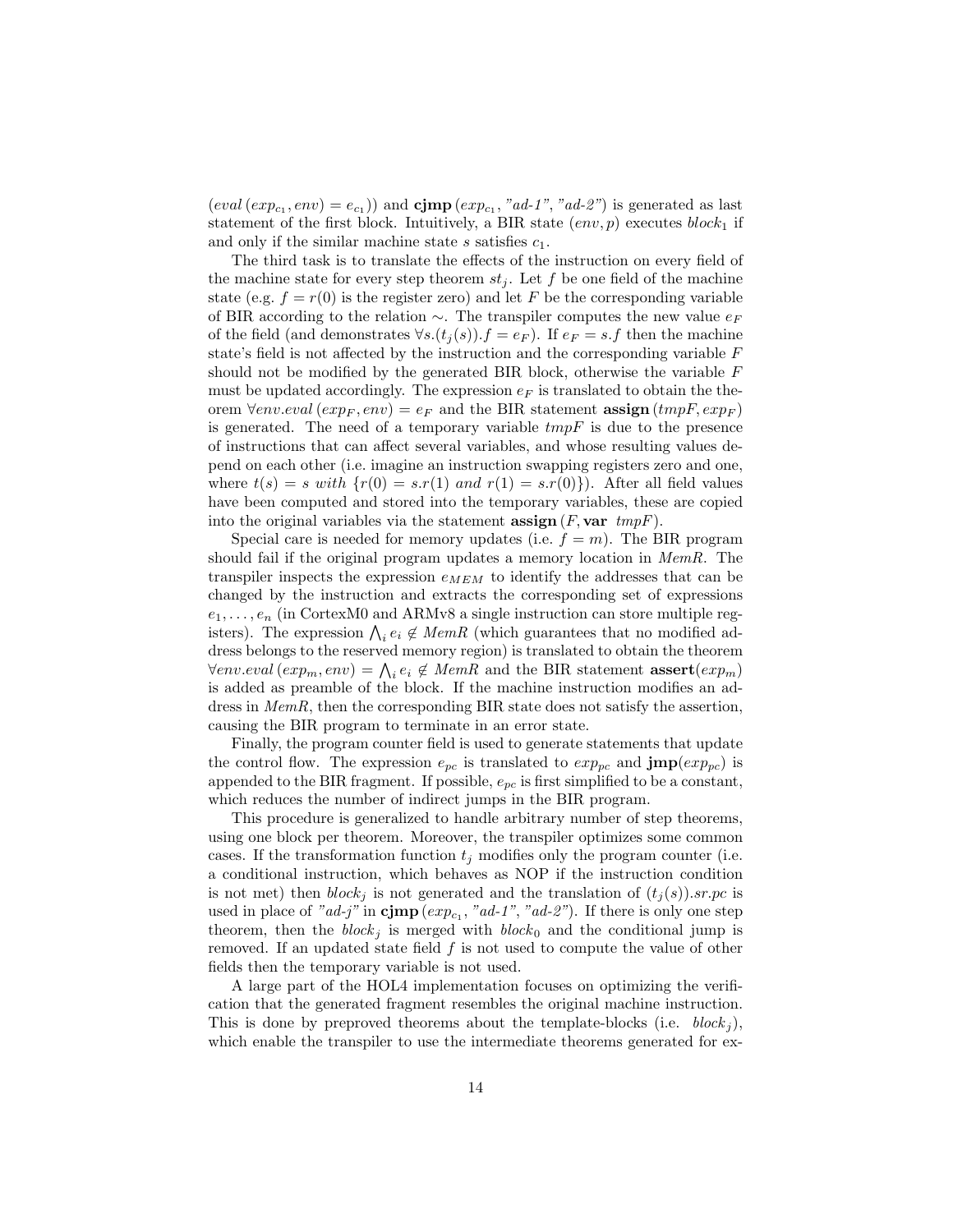pressions and the step theorems to establish the instruction-theorem. The preproved theorems for the template-blocks also ensure that these are well-typed, statically guaranteeing that a generated fragment cannot cause a type error.

**Theorem 2** Let  $pr = transpile(i, ad, MemR)$ . For every machine state s, BIR state bs, and BIR program pr' if  $\text{read}_{32}(s.m, s.sr.pc) = i$ ,  $s.pc = ad$ ,  $bs \sim s$ , and  $pr \in pr'$ , then

- 1.  $\exists bs'.pr': bs \rightarrow_{LS_1} bs'$
- 2. if  $s \to s'$  and  $pr'$  : bs  $\leadsto_{LS_1}$  bs' <sup>[4](#page-14-0)</sup> then  $((bs' = \bot) \lor (bs' \sim s' \land \forall a \in MemR. s'.m(a) = s.m(a)))$

The theorem shows (1) the BIR program either fails or reaches the first block of an instruction starting from the first block of the translated one (i.e. the internal blocks do not introduce loops), and (2) if the complete execution of the generated blocks succeeds then the BIR program behaves equivalently to the machine instruction and memory in MemR is not modified.

## 4.3. Transpiling programs

The theorems generated for every instruction are composed to verify Theo-rem [1.](#page-9-2) Property (1) is verified by induction over n, using predicate  $MemR =$  ${ad \mid (ad, i) \in BIN_{pr}}$ . This ensures that the program is in memory after the execution of each instruction, thus allowing to make the assumption of the translation theorem (i.e.  $\forall (ad_j, i_j) \in BIN_{pr}$ . read<sub>32</sub> $(s.m, ad_j) = i_j$ ) an invariant.

Property (2) is verified by induction over *n*. Since  $bs \sim s$  then the program counter of bs points to the one of the  $block_0$  produced by the transpiler. Therefore we can use the corresponding instruction-theorem to show that  $bs'$  exists. This and the fact that the ISA transition relation is total enable part (2) of the instruction-theorem, showing that the machine instruction behaves equivalently to the BIR block.

# 4.4. Support for more architectures

In the following, we review the modifications of the certifying procedures needed to support other common computer architectures, like MIPS, x86 and ARMv7-A. The transpiler has three main dependencies: A formal model of the architecture, a function producing step theorems, and the definitions of a simulation relation. There exist HOL4 models for x86, x64, ARMv7-A, RISC-V, and MIPS, which are equipped with the corresponding step function. The simulation relation can differ for each architecture since it maps machine state fields to BIR variables. In fact, the name, the number, and the type of registers can be very different among unrelated architectures. However, defining the simulation relation is straightforward, since it simply requires to map machine state fields to BIR variables.

<span id="page-14-0"></span><sup>&</sup>lt;sup>4</sup>We remark that  $\rightarrow$  is deterministic and left total, and  $\sim$ <sub>LS</sub> is deterministic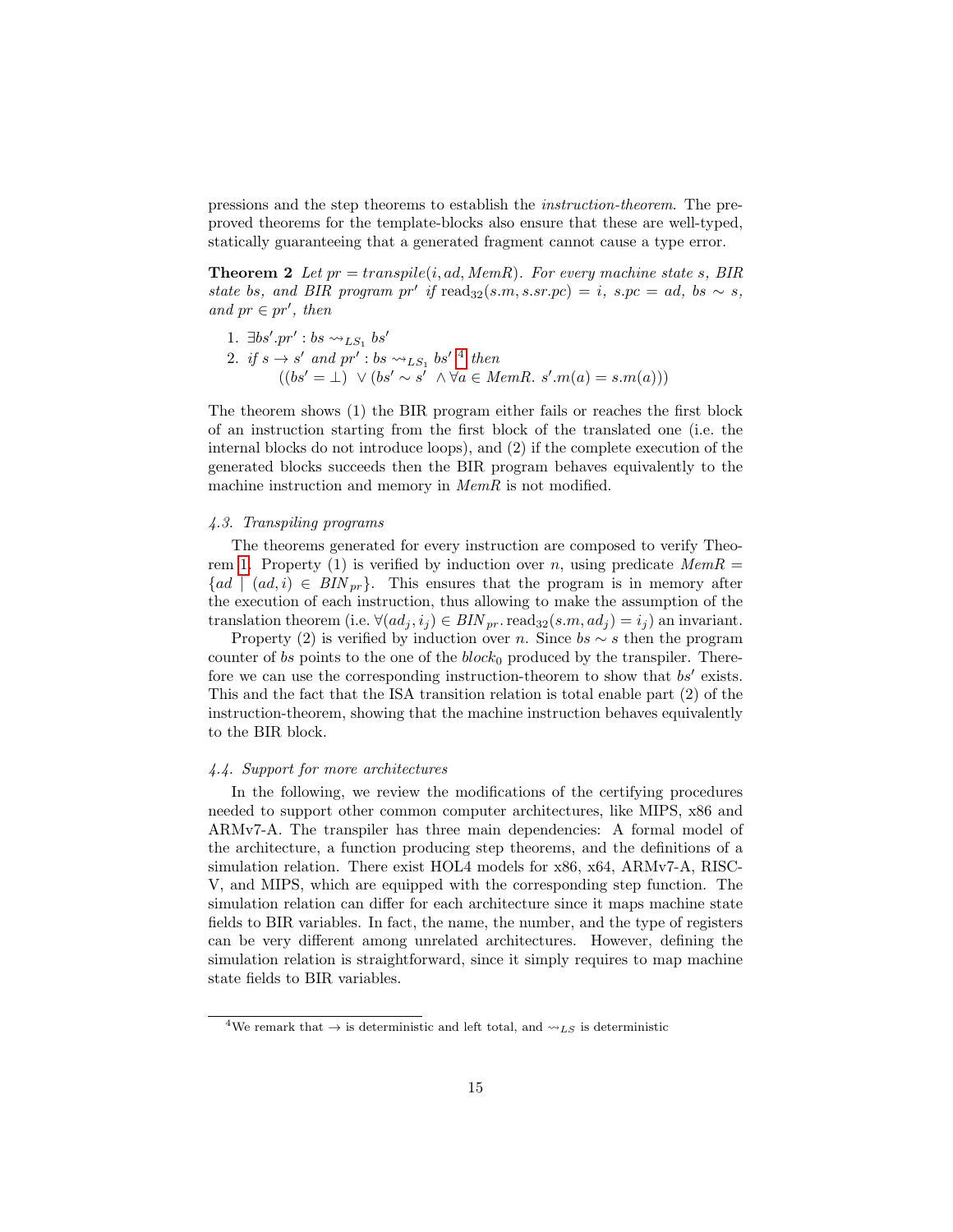The expression translation has to handle the expressions of guard conditions and transformation functions that are present in the step theorems. Since these use HOL4 number and word theories, independently of the architecture, big parts of the translation of Section [4.1](#page-10-1) can be reused. There are two exceptions: One is the possible usage of different word lengths, and the other is the need of proving helper theorems to justify the emulation of operators that have no direct correspondence in BIR (e.g. for the computation of the carry flag in CortexM0 and ARMv8, or to support specialized instructions for encryption).

Defining the simulation relation and extending the expression translation enable the transpilation of single instructions of Section [4.2](#page-11-1) to support a new architecture, without requiring further modifications. In fact, the structure of the produced BIR blocks is architecture independent and is ready to support some peculiarities of MIPS and x64.

#### 4.4.1. Delay slots

On the MIPS architecture, jump and branch instructions have a "delay slot". This means that the instruction after the jump is executed before the jump is executed. The HOL4 model for MIPS handles delay slots using the shadow registers BranchDelay (bd), which can be either unset or the address of an instruction. This register can be mapped to BIR using a boolean variable *(BD\_SET)*, which holds if the shadow register is set, and a word variable (BD), which represents the register value.

Let s be a MIPS state, the transition relation is undefined if  $s.sr.bd$  is set and the instruction makes a jump (i.e. jumps are not allowed after jumps). Otherwise it yields a state  $s'$  where

- s'.sr.pc = s.sr.bd if s.sr.bd is set, otherwise s'.sr.pc = s.sr.pc + 4
- $s'.sr.bd$  is the target of jump if the instruction modifies the control flow, otherwise  $s'.sr.bd$  is unset

The step theorems can be accordingly generated. Let  $c_1, \ldots, c_n$  be the step theorem's guards of an instruction and let  $c_{jmp}$  be the condition that causes the instruction to modify the control flow (i.e.  $c_{jmp}$  is always false if the current instruction is neither a jump nor a branch),  $\bigvee_j c_j(s)$  holds if s.sr.bd is unset or  $c_{jmp}$  does not hold. Following the template of Figure [4,](#page-12-0) the transpiler will produce the assertion **assert** ((var  $''BD\_SET'' = F$ )  $\vee \neg exp_{jmp}$ ), where  $\forall env, s.((env, p) \sim s) \Rightarrow (eval(exp_{imp}, env) = c_{imp}).$  Non-jump and nonbranch instructions need multiple step theorems to model delay slots. These instructions could be translated via two BIR blocks: one executed when  $BD\_SET$ holds and that jumps to *BD*; and one that jumps to the next instruction when BD\_SET does not hold. Finally, the variables BD\_SET and BD can be update like all other register variables.

#### 4.4.2. Different calling conventions

Intel x86 and x64 architectures have different calling conventions. In fact, in x64 a limited number of parameters can be passed via registers. It is worth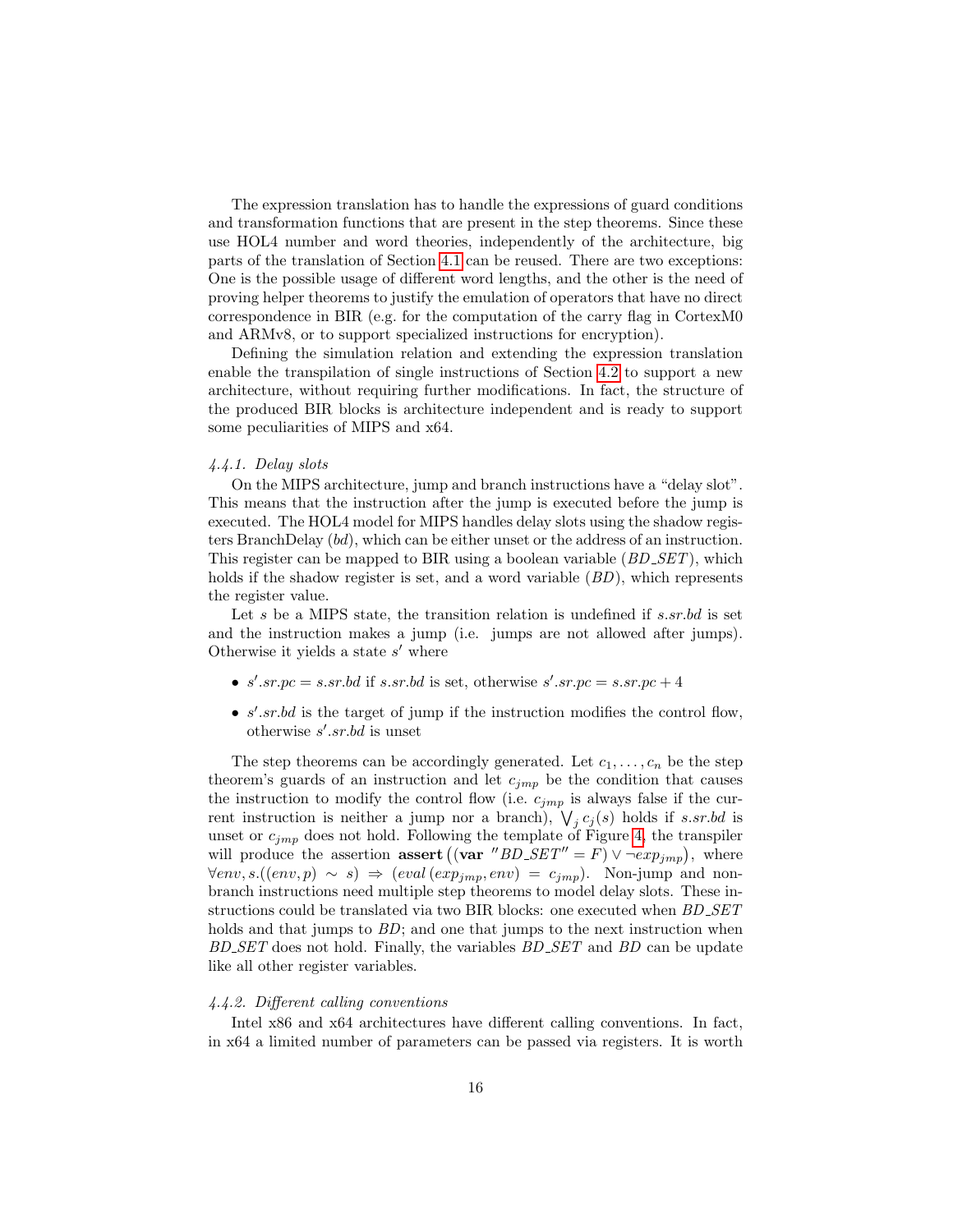noticing that the transpiler does not make any assumption on the calling convention used. In fact, the transpiler procedure does not need to know symbols and can handle programs that violate standard calling convention. In practice, different calling conventions will result in different assembly instructions, whose behavior is captured by the step theorems.

#### <span id="page-16-0"></span>5. Weakest preconditon generation

Contract based verification is a convenient approach for compositionally verifying properties of systems. Due to the unstructured nature of binary code, a binary program (and therefore the corresponding BIR program) can have multiple entry and exit points. For this reason we adapt the common notion of Hoare triples. Hereafter we assume programs and environments to be well typed. Let  $\mathbb P$  and  $\mathbb Q$  be two partial functions mapping labels to BIR boolean expressions, we say that a BIR program pr satisfies the contract  $\{\mathbb{P}\}pr\{\mathbb{Q}\}\,$ , if the execution of the program starting from an entry point  $ad \in dom(\mathbb{P})$  and a state satisfying the precondition  $\mathbb{P}(ad)$  establishes the postcondition  $\mathbb{Q}(ad')$  whenever it reaches an exit point  $ad' \in dom(\mathbb{Q})$ , formally

**Definition 1 (BIR triple)**  $\{\mathbb{P}\}pr\{\mathbb{Q}\}\$  holds iff for every env, ad  $\in dom(\mathbb{P})$ , if  $eval(\mathbb{P}(ad), env), pr: (env, ad) \leadsto_{dom(\mathbb{Q})} (env', p') \ then p' \neq \bot \ and \ eval(\mathbb{Q}(p'), env').$ 

There are well known semi-automatic techniques to verify contracts for program fragments that are loop free and whose control flow can be statically identified. A common approach is using precondition propagation, which computes a precondition  $\mathbb{P}'$  from a program pr and a postcondition  $\mathbb{Q}$ . Hence, the algorithm must ensure that the triple  $\{P'\}pr\{\mathbb{Q}\}\$  holds. Also, if for every  $ad \in dom(\mathbb{P}')$  the precondition  $\mathbb{P}'(ad)$  is the weakest condition ensuring that Q is met, then the algorithm is called weakest precondition propagation. The desired contract holds if for every  $ad \in dom\mathbb{P}$  the precondition  $\mathbb{P}(ad)$  implies the computed precondition  $\mathbb{P}'(ad)$ . Therefore, the overall workflow is: specify a desired contract, automatically compute the weakest precondition, and prove the implication condition.

## 5.1. WP generation

Since the BIR transition relation models the complete execution of one block, we consider a block the unit for which the algorithm operate. The weakest precondition is propagated by following the control flow graph (CFG) backwards. The CFG is a directed acyclic graph (due to absence of loops) with multiple entry points and multiple exit points. For instance, Figure [5a](#page-17-0) depicts the CFG of a program with blocks having labels  $l_0$  through  $l_7$ , two entry points (i.e.  $l_0$ ) and  $l_1$ ) and two exit points  $(l_6 \text{ and } l_7)$ .

Our approach is to iteratively extend a partial function  $\mathbb{H}$ , which initially equals the postcondition partial function Q. This function maps labels to their respective weakest precondition or postcondition in the case of exit points. Formally, the procedure preserves the invariant  $\{\mathbb{H}\downarrow_{\overline{dom}(\mathbb{Q})}\}pr\{\mathbb{Q}\}\$  and  $\mathbb{H}\downarrow_{\overline{dom}(\mathbb{Q})}=$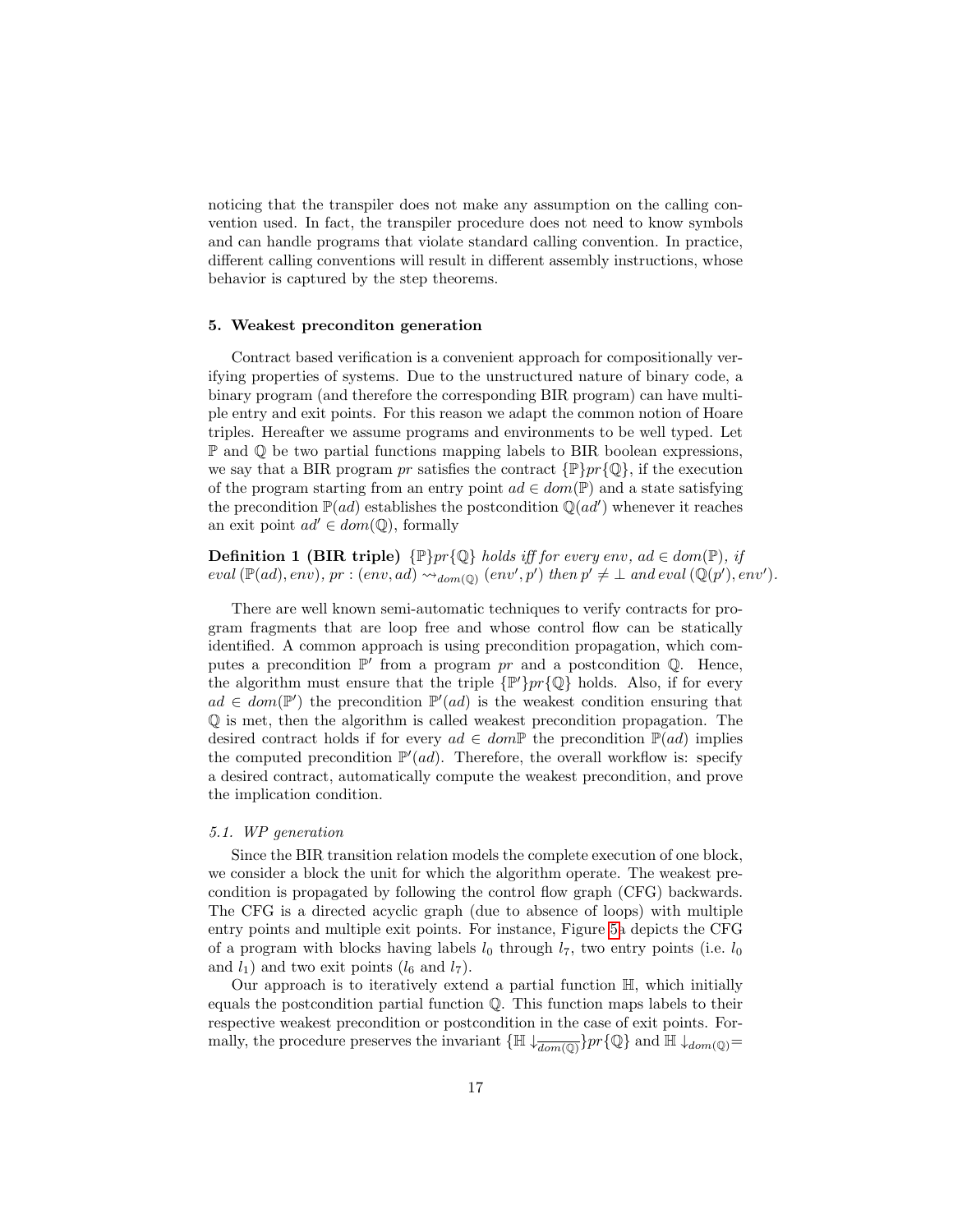

<span id="page-17-0"></span>Figure 5: Iterations to compute the weakest precondition.

Q (where  $\downarrow_D$  is the restriction of a function to the domain D and  $\overline{D}$  is set complement). Once H includes all entry points of the program, the weakest precondition is obtained by the restriction  $\mathbb{H} \downarrow_{dom(\mathbb{P})}$ . For each iteration, the algorithm uses the following rule:

$$
\frac{\{\mathbb{H}\} pr\{\mathbb{Q}\} \land \{l \mapsto P\} pr\{\mathbb{Q}\}}{\{\mathbb{H} + \{l \mapsto P\}\} pr\{\mathbb{Q}\}}
$$

It (1) selects the label l of a BIR block bl for which the domain of  $H$  contains the labels of all successors (i.e. the weakest precondition of the successors have already been computed); (2) computes the weakest precondition  $P$  for the label l, demonstrating  ${l \mapsto P}pr{\mathbb{Q}}$ ; (3) extends  $\mathbb{H}$  as  $\mathbb{H} + {l \mapsto P}$ . Figure [5](#page-17-0) depicts an example of this procedure. The partial function H is defined for labels of dark gray nodes, and light gray nodes represent nodes that can be selected by (1). Figure [5a](#page-17-0) shows the initial state where only the exit nodes are mapped and Figure [5b](#page-17-0) shows the results of the first iteration if  $l_5$  is selected. The algorithm extends  $\mathbb H$  with the weakest precondition for  $l_5$ , making  $l_3$  available for selection in the next iteration. Notice that after the first iteration, we cannot directly compute the weakest precondition of  $l_2$ , since we do not know the weakest precondition of the child node labeled  $l_4$ .

To compute the weakest precondition of a block compositionally, the definition of triples is lift to smaller elements of BIR, i.e. the execution of single blocks and single statements:

Definition 2 Let bl be a block having label l, bst be a statement, and cfst be a control flow statement:

•  $\{P\}bl\{\mathbb{Q}\}\$  holds iff for every  $(env, l)$  if eval  $(P, env)$  and  $[bl]$  :  $(env, l) \rightsquigarrow$  $(\text{env}', p')$  then  $p' \in \text{dom}(\mathbb{Q}) \wedge \text{eval}(\mathbb{Q}(p'), \text{env}')$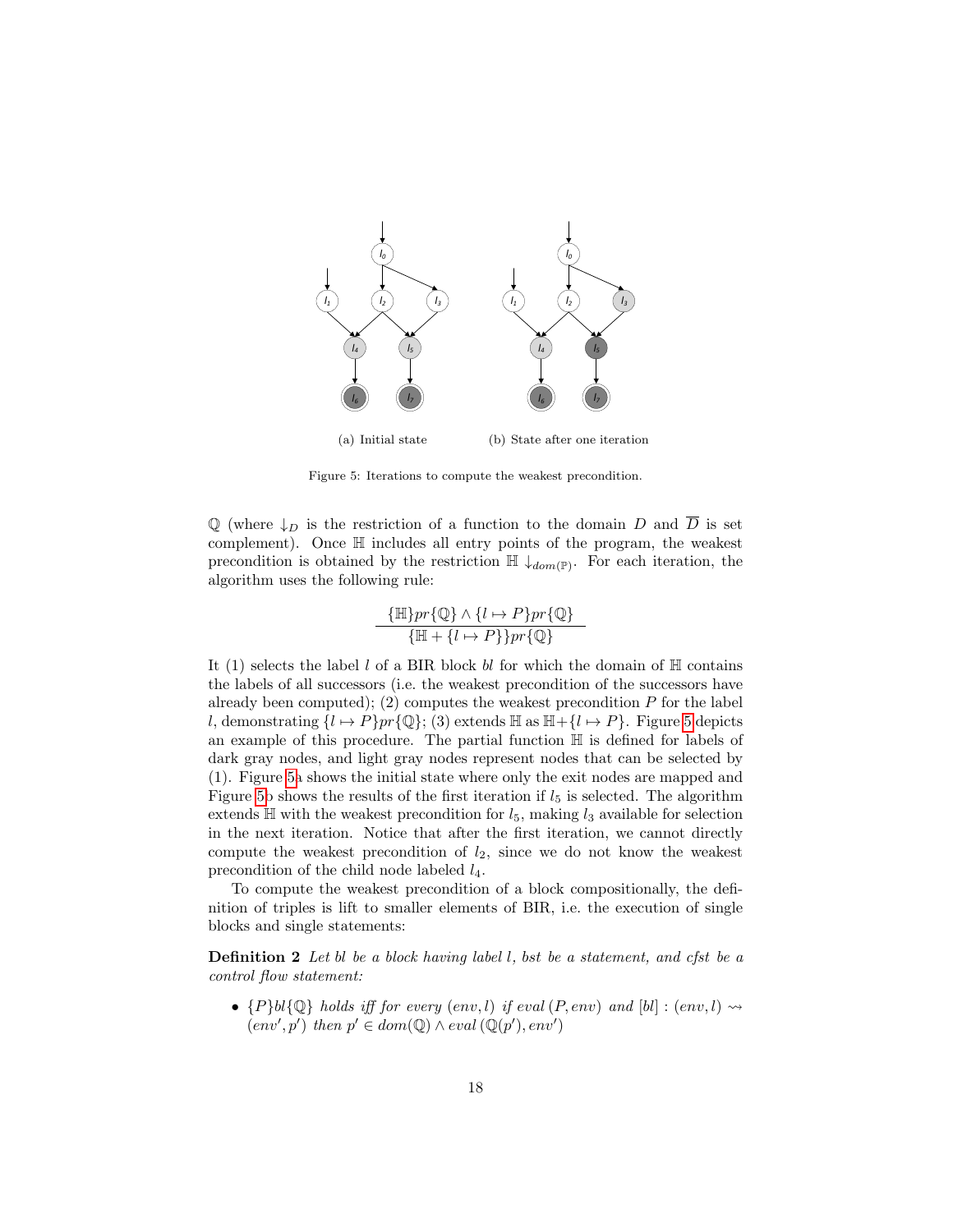- $\{P\}bst\{Q\}$  holds iff for every env if eval  $(P, env)$  and bst : env  $\rightarrow env'$ then env'  $\neq \bot$  and eval  $(Q, env')$
- $\{P\} \text{cfst} \{\mathbb{Q}\}$  holds iff for every env if eval  $(P, env)$  and cfst : env  $\rightarrow p'$ then  $p' \in dom(\mathbb{Q})$  and eval  $(\mathbb{Q}(p'), env)$

To compute the weakest precondition for the label  $l$  (i.e.  ${l \mapsto P}pr\{\mathbb{Q}\}\)$  the proof producing procedure uses the following rules:

$$
\frac{\{\mathbb{H}\}pr\{\mathbb{Q}\}\wedge pr[l] = bl \wedge \{P\}bl\{\mathbb{H}\}}{\{l \mapsto P\}pr\{\mathbb{Q}\}}
$$

$$
\frac{\{P_{n+1}\}cfst\{\mathbb{H}\}\wedge \bigwedge_{i\in n...1} (\{P_i\}bst_i\{P_{i+1}\})}{\{P_1\}([bst_1, \dots, bst_n], cfst)\{\mathbb{H}\}}
$$

Assuming that  $\mathbb H$  is defined for every child of l and that the program block having label  $l$  is  $bl$ , the weakest precondition of  $l$  can be computed by propagating the preconditions H through the block, by computing the weakest precondition of the execution of bl (i.e.  $\{P\}bl\{\mathbb{H}\}\)$ . As usual for sequential composition, the block precondition is computed by propagating the postcondition backwards.

Notice that, differently than blocks and control flow statements, internal block statements always have one successor, therefore their postcondition is a boolean expression instead of a partial function. The rules for the block statements assign and assert are standard (we use  $\{exp/v\}Q$  to represent the substitution of every occurrence of the variable name  $v$  in  $Q$  with the expression  $exp$ :

$$
\{\{exp/v\}Q\}\text{ assign } (v, exp) \{Q\} \quad \{exp \land Q\}\text{ assert } (exp) \{Q\}
$$

The rules for the control flow statements **jmp** and **cjmp** are standard for unstructured programs. Both rules access H for the successor labels, which requires to identify the CFG of the program statically (e.g. the program fragment is free of indirect jumps), and to have already computed the preconditions for the successor labels ( $\mathbb{H}(l)$ ,  $\mathbb{H}(l_1)$ , and  $\mathbb{H}(l_2)$ ).

$$
\{\mathbb{H}(l)\}\,\text{imp}\,(l)\,\{\mathbb{H}\}\quad\{\exp\Rightarrow\mathbb{H}(l_1)\wedge(\neg\exp\Rightarrow\mathbb{H}(l_2)\}\,\text{cimp}\,(\exp,l_1,l_2)\,\{\mathbb{H}\}
$$

Steps (2) and (3) of the weakest precondition procedure have been formally verified, by demonstrating soundness of the rules. Step (1) is a proof producing procedure, which dynamically demonstrates for each iteration that the selection of l is correct (i.e. that  $\mathbb H$  contains all successors of l). This frees us from verifying that the algorithm to select  $l$  and compute the CFG graph is correct, enabling to integrate heuristics to handle indirect jumps, which can be incomplete and difficult to verify. Also, our procedure only demonstrates soundness of the generated precondition, but does not prove that it is the weakest one. This task requires to dynamically build a counterexample showing that any weaker condition is not a precondition. The lack of this proof does not affect the usage of the tools, since it is not needed for contract based verification.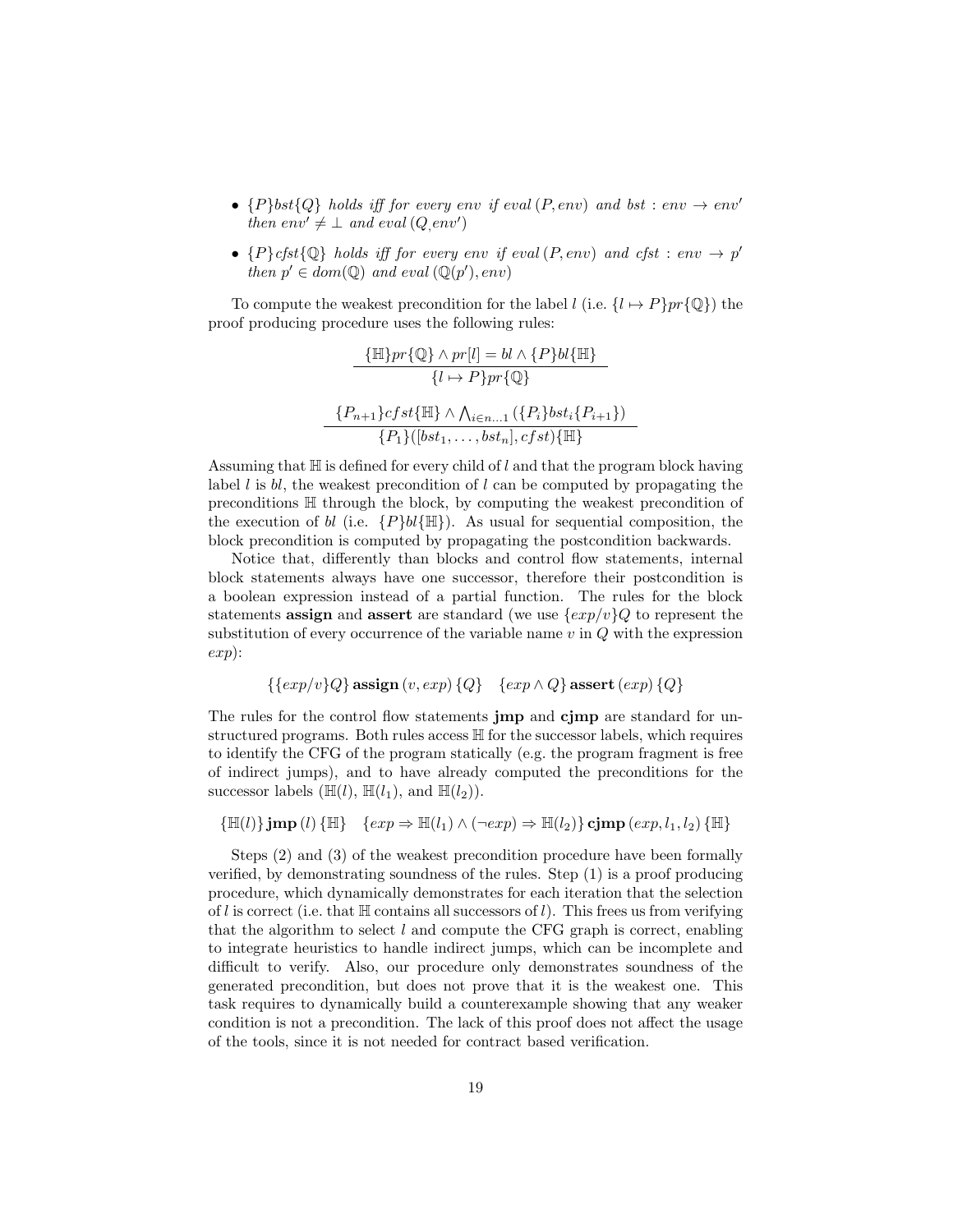#### 5.2. Optimization

Weakest precondition propagation has two well known scalability issues. Firstly, branches in the CFG can cause an exponential blowup. For instance, in Figure [5](#page-17-0) the precondition of node  $l_5$  is propagated twice (via  $l_2$  and  $l_3$ ) and occurs twice as sub-expression of the precondition of the branch node  $l_0$ . There exist approaches [\[27\]](#page-30-11) to handle this problem, however they generate preconditions that are difficult to handle with SMT solvers, which can preclude their usage for practical contract verification. The second problem, which Section [7](#page-23-0) demonstrates to be critical for our scenario, is that expression substitutions introduced by assignments can exponentially increase the size of preconditions. Consider the following program fragment:

```
\operatorname{assign}(Y, \text{var } X + \text{var } X)\operatorname{assign}(Z, \text{var } Y + \text{var } Y)
```
The weakest precondition of Q is  $\{X+X/Y\}(\{Y+Y/Z\}Q)$ . This equals  $\{(X+Y)Z\}$  $(X) + (X + X)/Z$  when external substitutions are expanded. This behavior is common in BIR programs that model binary programs, due to the presence of indirect loads and stores. For example, in the following fragment

```
assign (MEM, store (var MEM, var SP+4, var R3, \tau_{req,n}))
\mathbf{assign}(R1, \mathbf{load}(\mathbf{var} \ MEM, \mathbf{addr}_1, \tau_{req, n}))assign (R2, \text{load}(var \text{ MEM}, \text{addr}_2, \tau_{reg,n}))\mathbf{assign}(MEM, \mathbf{store}(\mathbf{var} \text{ MEM}, \mathbf{var} \text{ R1}, \mathbf{var} \text{ R2}, \tau_{reg,n}))
```
both  $R1$  and  $R2$  are loaded from  $MEM$ , leading the expression modeling the new value of the variable MEM to contain three occurrences of var  $SP + 4$ .

A solution to this issue is using single dynamic assignment and passification. The program is transformed into an "equivalent" one, which ensures that each variable is only assigned once for every possible execution path. Then a second transformation generates a program that has assumptions in place of assignment. However, this approach requires proof-producing transformers and additional machinery to transfer properties from the the passified program to the original one.

For the scope of contract based verification, we can obtain the same conditions without applying these transformations. Our goal is to generate a precondition  $P'$  and to check that for every BIR state this is entailed by the contract precondition P, i.e. checking that  $P \Rightarrow P'$  is a tautology (we write this as  $P \vdash P'$ ). This drives our strategy: (1) we generate a weakest precondition P' that contains substitutions, but we do not expand them to prevent the exponential growth of  $P'$ ; (2) we take the precondition  $P$  and we generate a substitution free condition  $P''$  using a proof producing procedure, which ensures that  $P \vdash P'$ if and only if  $P \vdash P''$ ; (3) the original contract is verified by checking unsatisfability of  $\neg (P \Rightarrow P'')$ .

For step (2) we developed a proof producing procedure that uses a set of preproved inference rules. The rules capture all syntactic forms which can be produced by the weakest precondition generation, i.e. conjunction, implication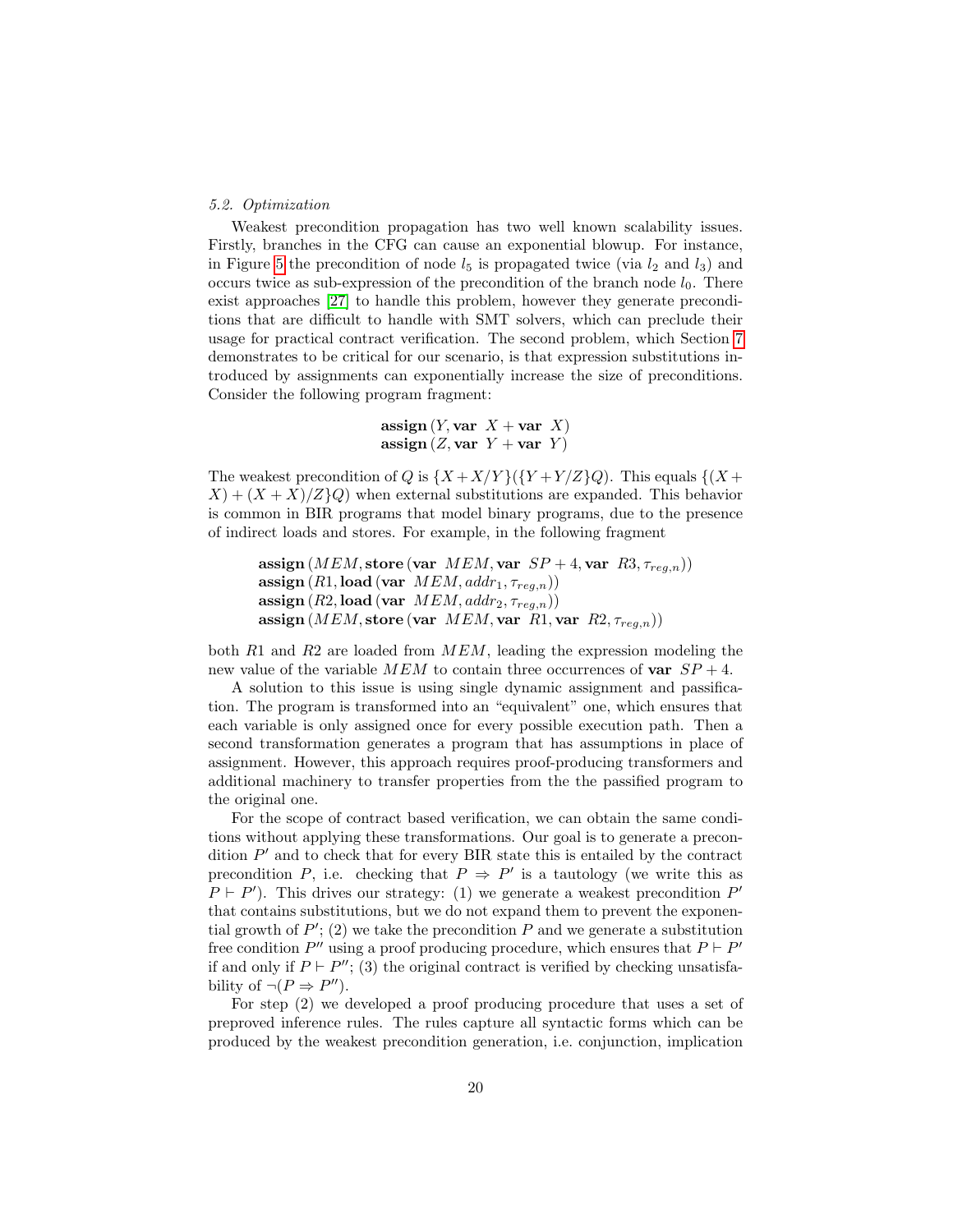and substitution. If the precondition  $P'$  is a conjunction, we can recursively transform the two conjuncts under the common premise  $P$  and combine the transformed preconditions:

$$
\frac{P \vdash A \iff P \vdash A' \qquad P \vdash B \iff P \vdash B'}{P \vdash (A \land B) \iff P \vdash (A' \land B')}
$$

If P' is the implication  $A \Rightarrow B$ , we can include A in the premise and transform B recursively. Then we can restore the original implication form using the transformed predicate  $B'$ :

$$
(P \land A) \vdash B \iff (P \land A) \vdash B'
$$
  

$$
P \vdash (A \Rightarrow B) \iff P \vdash (A \Rightarrow B')
$$

If P' is the substitution  $\{E/v\}A$  and v is free in A, we apply the following rule.

$$
\frac{v \in fv(A) \quad v' \notin (fv(P) \cup fv(E) \cup fv(A)) \quad v' \notin bv(A)}{P \vdash \{E/v\}A \iff P \vdash ((v' = E) \Rightarrow \{v'/v\}A)}
$$

This rule prevents the blowup by avoiding applying the substitution  ${E/v}A$ and instead using the fresh variable v' as an abbreviation for E in  $\{v'/v\}A$ . Before continuing the application of transformation rules, we have to remove the substitution  $\{v'/v\}$  A. This ensures that each application of this transformation rule removes one substitution from  $P'$ . We achieve this by recursively applying the substitution  $\{v'/v\}$  until we reach another substitution  $\{E/v''\}B$ . Normally, the application of substitution would require the application of the inner substitution first, which would reintroduce the blowup problem. Instead, we rewrite the expression as follows:

$$
\{v'/v\}(\{E/v''\}B) = \{ (\{v'/v\}E)/v''\} \begin{cases} B, & \text{if } v = v''\\ \{v'/v\}B & \text{otherwise} \end{cases}
$$

This moves the inner substitution out by individually applying the substitution  $\{v'/v\}$  to every free occurrence of v in E and B. This means that the substitution should not be applied to B if  $v = v''$ .

Notice that the last tautology transformation rule cannot be applied if  $v \notin$  $fv(A)$ , since it can introduce type errors. Consider the predicate substitution  $\{(x+1)/y\}(x = true)$ . Here, the two references to x have different types, i.e. integer and boolean. By using this rule and applying all substitutions, we would obtain  $P \Rightarrow (x = true) \vdash \iff P \vdash (y' = x + 1) \Rightarrow (x = true)$ . However, this equality does not hold, since the left side can be a tautology while the right side cannot, since it is a wrongly typed expression. Practically, if  $v$  is not free in  $A$ then the substitution has no effect and can be simply removed:

$$
v \notin fv(A)
$$

$$
P \vdash \{E/v\}A \iff P \vdash A
$$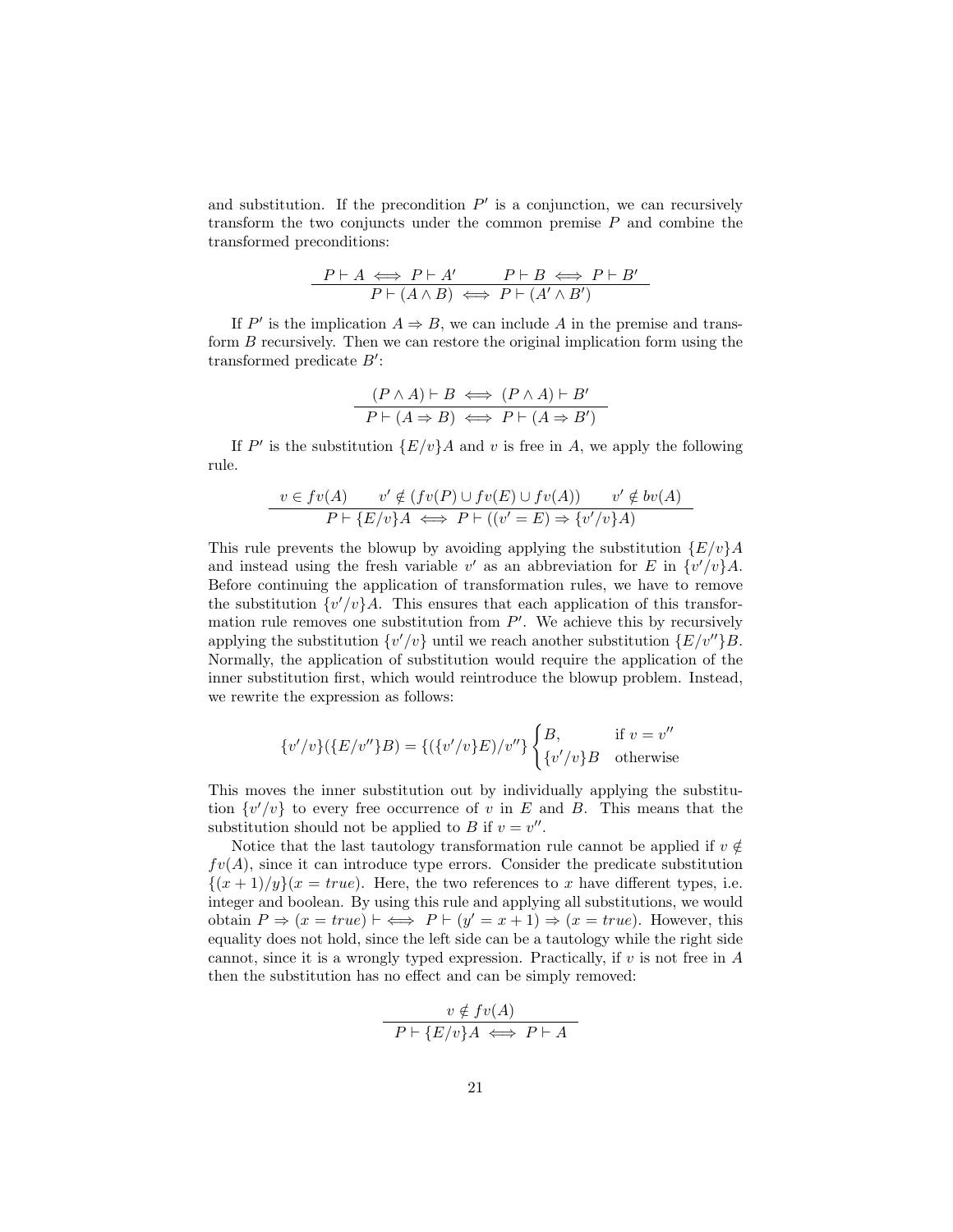This simplification procedure can be applied to the previous example, where the weakest precondition of Q is  $\{X+X/Y\}(\{Y+Y/Z\}Q)$ . Let P be a precondition, the simplification prevents the four repeated occurrences of the variable X in the final substitution:

$$
P \vdash \{X + X/Y\}(\{Y + Y/Z\}Q)
$$
\n
$$
\iff P \vdash (y' = X + X) \Rightarrow \{y'/Y\}(\{Y + Y/Z\}Q)
$$
\nwhere  $y' \notin fv(Q)$   
\n
$$
\iff P \vdash (y' = X + X) \Rightarrow \{y' + y'/Z\}(\{y'/Y\}Q)
$$
\n
$$
\iff P \vdash (y' = X + X) \Rightarrow (z' = y' + y') \Rightarrow \{z'/Z\}(\{y'/Y\}Q)
$$
\nwhere  $z' \notin fv(Q)$ 

#### <span id="page-21-0"></span>6. Applications

The TrABin's verification work flow consists of three tasks: (1) transpile a binary program to BIR, (2) proving that the BIR program does not reach error states, (3) proving that the desired properties of the BIR program hold, and (4) using the refinement relation to transfer these properties to the original binary program.

Task  $(2)$  can be done following the strategy of Section [5.](#page-16-0) Let  $P$  be the partial function whose domain is the program entry points and values are the corresponding preconditions, and let  $\mathbb{Q} = \{l \mapsto true\}$  be the partial function whose domain is the exit points of the program which all map to the constant true, error freedom of program pr can be verified by simply establishing the contract  $\{\mathbb{P}\}pr\{\mathbb{Q}\}.$ 

For (3) and (4) we show that the transpiler output and BIR contract verification can be used for four common verification tasks: Control Flow Graph (CFG) analysis, contract-based verification, partial correctness refinement, and verification of termination.

Knowing the CFG of a program is essential to many compiler optimizations and static analysis tools. Furthermore, proving control flow integrity ensures resiliency against return-oriented programming [\[28\]](#page-30-12) and jump-oriented programming attacks [\[29\]](#page-31-0). In its simplest form, the CFG consists of a directed connected graph G, whose node set is  $\mathbb{B}^{64}$ : The graph G contains  $(ad_1, ad_2)$  if the program can flow from the address  $ad_1$  to the address  $ad_2$  by executing a single instruction; The nodes  $EN \subseteq G$  represent the entry points of the program, which can be multiple due to binary programs being unstructured.

Analyzing the CFG of a binary program requires to deal with indirect jumps. Even if the source program avoids using function pointers, indirect jumps are introduced by the compiler, e.g. to handle function exits and exceptions (for example the ARM link register is used to track the return address of functions and can be pushed to and popped from the stack). For this reason, the correctness of the control flow depends on the integrity of the stack itself. Thus, verifying the CFG G of a program  $BIN_{pr}$  requires assuming a precondition  $P_{ad}$ for every entry point  $ad \in EN$ , which constraints the content of the heap, stack and registers.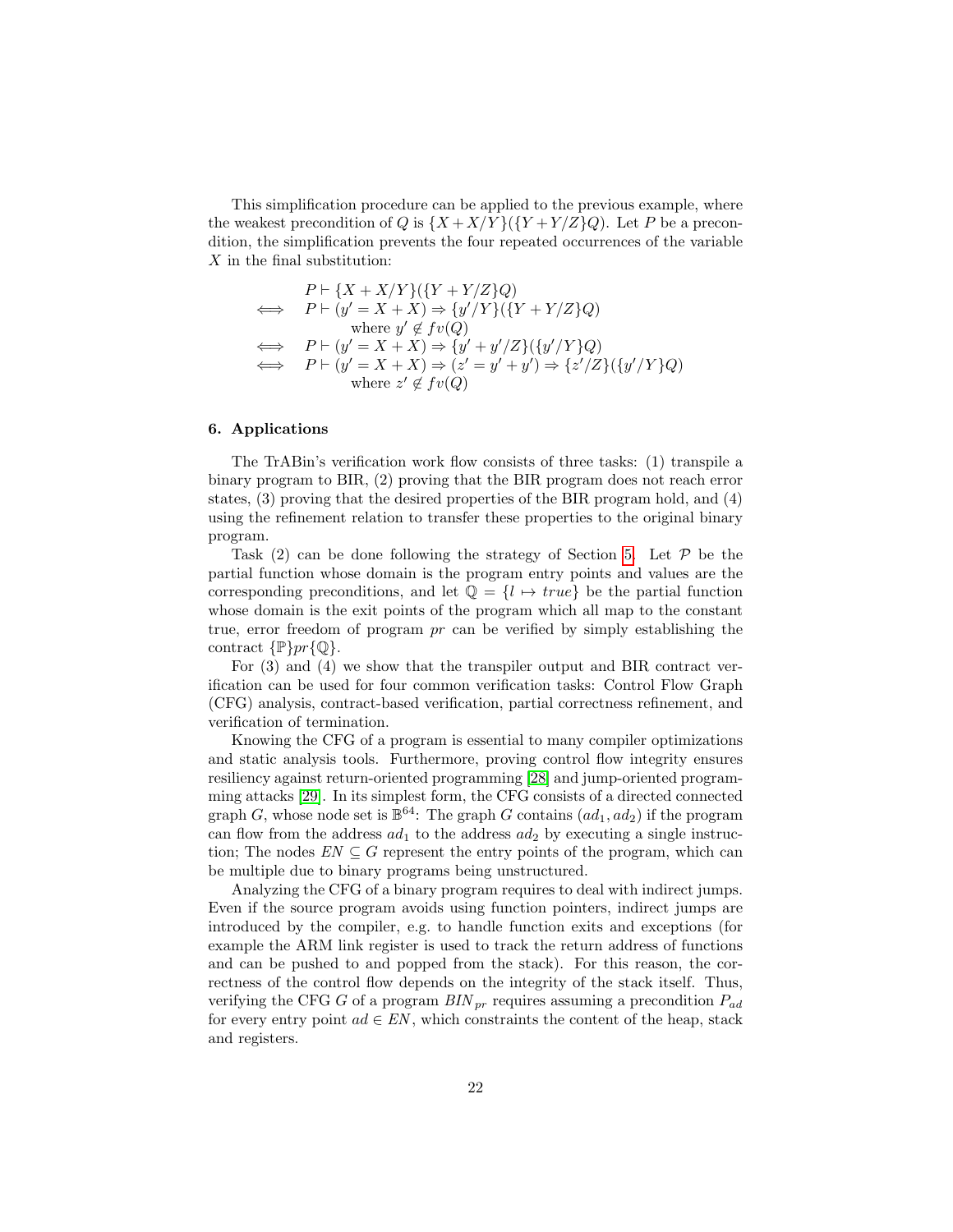Definition 3 (Control flow graph integrity) For every machine state s such that stored(s, BIN<sub>pr</sub>), s.sr.pc  $\in EN$ , and  $P_{s.sr.pc}(s)$ , for every n, if  $s \rightarrow^{n} s_1$ and  $s_1 \rightarrow s_2$  then  $(s_1.sr.pc, s_2.sr.pc) \in G$ .

It is straightforward to show that CFG integrity can be verified by using the transpiler theorem, by defining a BIR precondition  $P'$  that corresponds to  $P$ , and by proving the following verification conditions.

Verification Condition 1 (BIR control flow integrity) For every  $(env, p)$ such that  $p \in EN$ , eval  $(P', env)$  and for every n if  $pr : (env, p) \rightarrow_{LS_1} (env_1, p_1) \rightarrow_{LS_1}$  $(env_2, p_2)$ , then  $p_1 \neq \bot$ ,  $p_2 \neq \bot$ , and  $(p_1, p_2) \in G$ .

<span id="page-22-0"></span>Verification Condition 2 (Transfer of precondition) For every bs and s such that bs  $\sim s$ , if  $P(s)$  then eval  $(P', bs)$ .

Contract based verification for a binary program consists of verifying that a program  $BIN_{pr}$  meets the contract  $\{\mathbb{P}\} BIN_{pr}\{\mathbb{Q}\}\)$ , when its executions start at an entry point  $ad \in dom(\mathbb{P})$  and end at one of the exit points  $ad' \in dom(\mathbb{Q})$ .

**Definition 4 (Contract verification)** For every s and n such that stored(s,  $BIN_{pr}$ ),  $s.sr.pc \in dom(\mathbb{P})$  and  $\mathbb{P}(s.sr.pc)(s)$ , if  $s \to^n s'$  and  $s'.sr.pc \in dom(\mathbb{Q})$  then  $\mathbb{Q}(s'.sr.pc)(s,s').$ 

This property can be verified using the theorem produced by the transpiler, by identifying BIR predicates  $(P', Q')$  for every  $(P, Q)$ , establishing the BIR contract  $\{\mathbb{P}'\}pr\{\mathbb{Q}'\}$ , and by proving the following verification condition:

Verification Condition 3 (Transfer of contracts) For every bs, bs', s, s', ad such that bs  $\sim s$  and bs'  $\sim s'$ , if  $\mathbb{P}(ad)(s)$  then eval ( $\mathbb{P}'(ad), bs$ ) and if  $eval(\mathbb{Q}'(ad), bs')$  then  $\mathbb{Q}(ad)(s, s').$ 

Partial correctness is proved as a refinement of an abstract specification and by using contract verification. With composability of specifications in mind, we assume that the specification is phrased such that domain and codomain are the same. Let  $a_{out} = f_{spec}(a_{in})$  be a functional specification with the signature  $f_{spec}: A \rightarrow A$ .

Definition 5 (Partial correctness - refinement) For every s, a, n such that stored(s, BIN<sub>pr</sub>), s.sr.pc  $\in EN$ ,  $R(s, a)$ , if  $s \rightarrow^n s'$ , and  $s'$ .sr.pc  $\in EX$  then  $R(s', f_{spec}(a)).$ 

Notice, that the refinement relation  $R(s, a)$  implicitly contains the mapping from a to s and an invariant that permits to preserve the refinement. Starting from R and  $f_{spec}$  we can derive a verification condition suitable for contractbased verification. The precondition  $P(s)$  is the invariant of the refinement relation; the postcondition  $Q(s, s')$  incorporates the functional specification  $f_{spec}$ with respect to the mapping of R.

Total correctness (or functional correctness) additionally requires termination: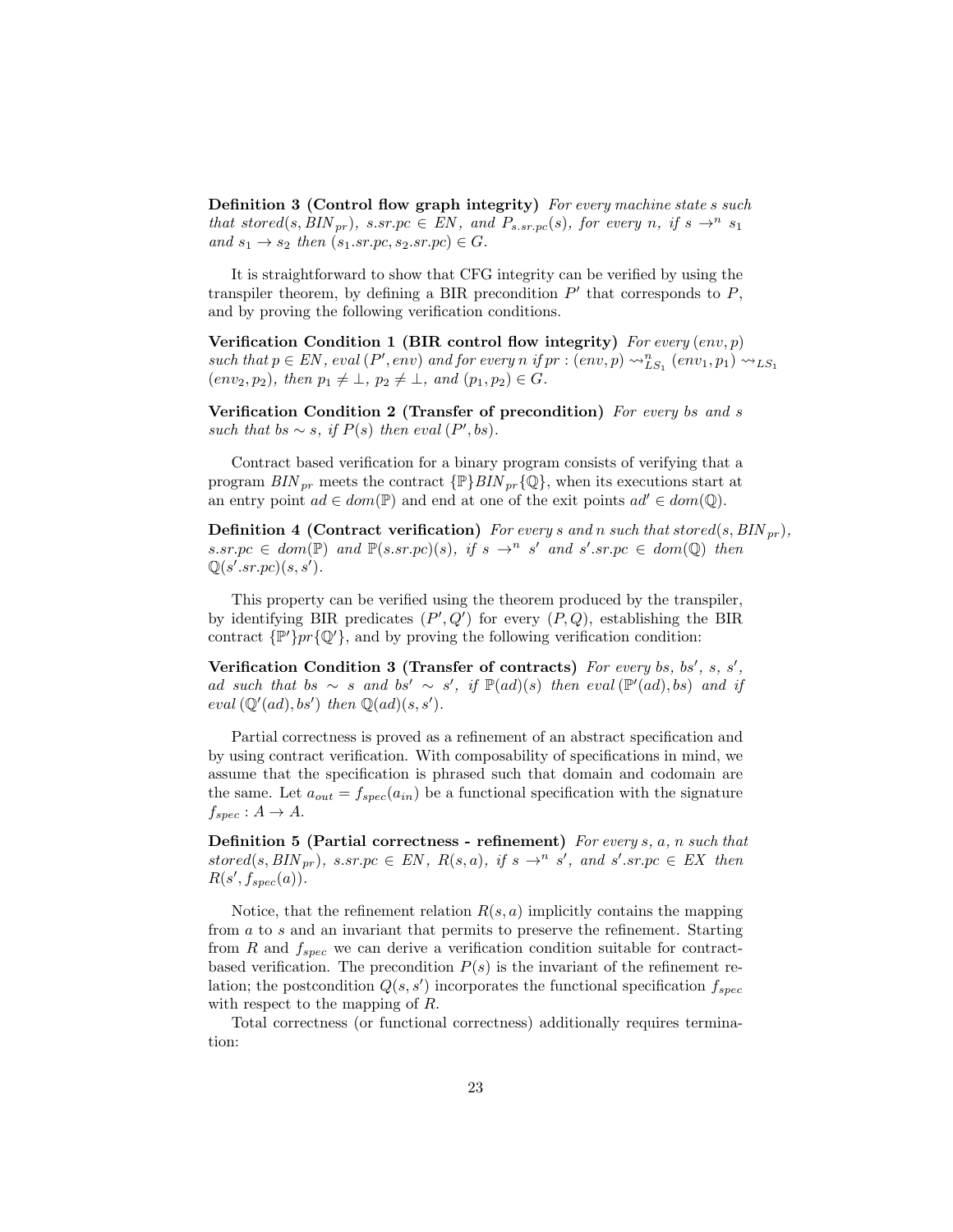**Definition 6 (Termination verification)** For every s such that stored(s,  $BIN_{pr}$ ),  $s.sr.pc \in dom(\mathbb{P})$  and  $\mathbb{P}(s.sr.pc)(s)$ , exists n such that  $s \to s'$  and  $s'.sr.pc \in$ EX .

To prove this property, we use the theorem produced by the transpiler (i.e. the second clause of Theorem [1\)](#page-9-2), identify an appropriate BIR precondition  $\mathbb{P}',$ and prove Condition [2](#page-22-0) and the following one:

Verification Condition 4 (BIR termination verification) For every bs such that bs.p  $\in dom(\mathbb{P}')$  and eval  $(\mathbb{P}'(bs.p), bs)$  exists n such that  $pr : bs \leadsto_{LS_1}^n bs'$ and bs'. $p \in EX$ .

# <span id="page-23-0"></span>7. Evaluation

Our contribution counts ∼33000 lines of HOL4 code: ∼3000 lines for the model and semantics of BIR; ∼2000 lines for supporting tools, which includes the static type checker; ∼10000 lines for helper theorems, which includes validation of emulation of bitvector operators using primitive BIR operators and support for the weak transition relation; ∼10000 lines for the transpiler, which includes preproved theorems for computing the effects of template-blocks and compose them; ∼2000 lines of architecture-dependent proofs to handle peculiarities of CortexM0 and ARMv8; ∼2000 lines for the weakest precondition predicate transformer; and ∼5000 lines for the precondition simplifier.

#### 7.1. Transpiler benchmarks

A large part of the proof engineering efforts focused on proving the architecture independent transpiler theorems which enable to reduce the run-time cost of establishing the instruction-theorem. This permits to translate (on a modern mobile Intel CPU) in average three instructions per seconds.

We experimented with various unmodified binary programs produced by standard compilers and using standard optimizations:

- An embedded SSL library WolfSSL for both ARMv8 and CortexM0:
	- The numlib used to implement asymmetric encryption
	- The modules for md5, sha, hmac, pkcs7, elliptic curve, des3, AES, RSA, and their dependencies
- The run-time of the embedded real-time operating system FreeRTOS for CortexM0
- Several binaries extracted from Ubuntu 18.04 for ARMv8
	- The embedded database SQLite
	- The interpreter of the high level language lua
	- The libc part of the standard run-time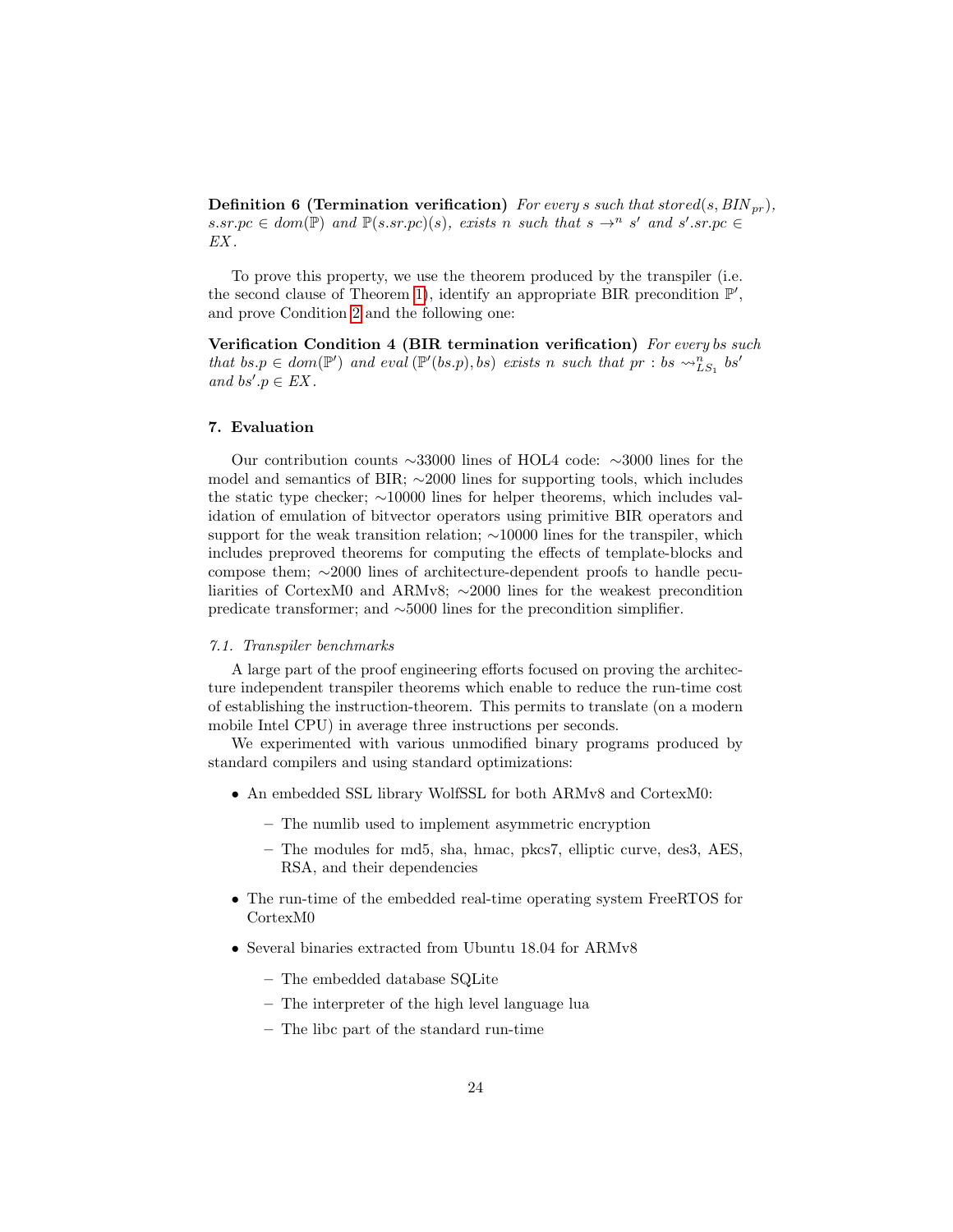|                            | Instructions | Transpiling | Merging          | Total           | Rate               |
|----------------------------|--------------|-------------|------------------|-----------------|--------------------|
| $\text{CortexM0 - numlib}$ | 9605         | 684 s       | 222 s            | 906 s           | 10.61 i/s          |
| $\text{CortexM0}$ - crypto | 21097        | $1245$ s    | $1276$ s         | $2521$ s        | 8.37 i/s           |
| $\text{CortexM0 - RTOS}$   | 6292         | 597 s       | 118s             | 739 s           | 8.51 i/s           |
| $ARMv8$ - numlib           | 5737         | 853 s       | $131 \mathrm{s}$ | $984\mathrm{s}$ | $5.83 \text{ i/s}$ |
| $ARMv8$ - crypto           | 13149        | $1808$ s    | 643s             | $2451$ s        | $5.37 \text{ i/s}$ |
| $ARMv8$ - lua              | 37026        | $10917$ s   | 6614 s           | 17531 s         | 2.11 i/s           |
| ARMv8 - SQLite             | 61134        | 23734 s     | 16470 s          | $40205$ s       | $1.52 \text{ i/s}$ |
| $ARMv8$ - libc             | 23362        | $6264$ s    | $2425$ s         | 8690 s          | 2.69 i/s           |
| $ARMv8 - vim$              | 490398       | 40h         | time out         |                 |                    |

<span id="page-24-0"></span>Table 2: Transpilation benchmark.

|                                                  |       | CJ   | S      | LB |        | LO. |
|--------------------------------------------------|-------|------|--------|----|--------|-----|
| CortexM0 - numlib                                | 8538  | 1067 | 33155  | 11 | 121682 | 71  |
| $\text{CortexM0}$ - crypto                       | 19449 | 1648 | 72396  | 11 | 269499 | 71  |
| CortexM0 - RTOS                                  | 5605  | 654  | 21040  | 11 | 80404  | 71  |
| $ARMv8$ - numlib                                 | 4972  | 765  | 14337  | 7  | 59284  | 85  |
| $ARMv8$ - crypto                                 | 11879 | 1270 | 32009  | 7  | 128307 | 85  |
| ARMv8 - lua                                      | 33429 | 3209 | 89840  |    | 321726 | 121 |
| $\operatorname{ARMv8}$ - $\operatorname{SQLite}$ | 54086 | 6372 | 144367 |    | 521370 | 149 |
| $ARMv8 - libc$                                   | 20069 | 2825 | 56912  |    | 226264 | 379 |

<span id="page-24-1"></span>Table 3: Size of produced BIR programs. (J) number of jump statements; (CJ) number of conditional jump statements; (S) total number of statements; (LS) number of statements of the largest block; (O) total number of operators in the program expressions; (LO) total number of operators in expressions in the largest block.

# – The general purpose application vim

The transpilation consists of two steps: the transpiling step that translates each instruction independently and produces BIR code and certificates; the merging step that composes the certificates to derive a single theorem for the entire program. The performance of the transpiler is reported in Table [2.](#page-24-0) The merging procedure is designed to translate single procedures and to enable their modular analysis. For this reason, it is not optimized to handle monolithic large binary blobs and the percentage of time spent in the merging step increases with the number of instructions. Despite this, the merging can handle binary blobs consisting of more than 50000 instructions. On the other hand, the time needed to transpile single instructions is independent of the size of the program. In Table [3](#page-24-1) we report metrics regarding resulting BIR programs.

The transpiler relies on the external HOL4 model of the architecture. Therefore, it does not translate instructions that are not supported by the external model. For ARMv8, the model does not support floating point operations.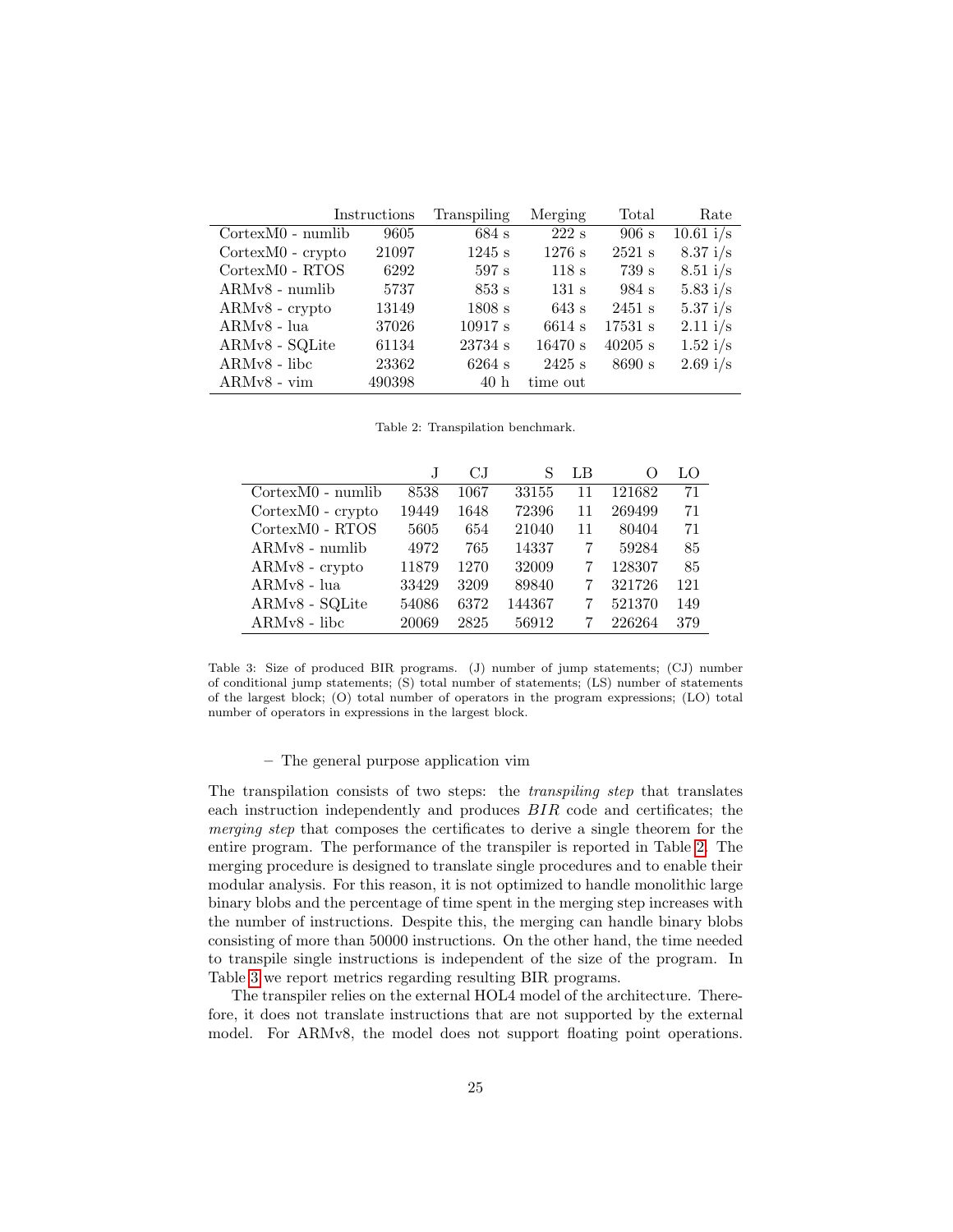|                            | Instructions | Unsupported | Supported |
|----------------------------|--------------|-------------|-----------|
| $\text{CortexM0 - numlib}$ | 9605         | $\theta$    | 100.0%    |
| $\text{CortexM0}$ - crypto | 21097        | $\theta$    | 100.0%    |
| CortexM0 - RTOS            | 6292         | 33          | 99.47\%   |
| $ARMv8$ - numlib           | 5737         | $\theta$    | 100.0%    |
| $ARMv8$ - crypto           | 11879        | 0           | 100.0%    |
| $ARMv8$ - lua              | 37026        | 1161        | 99.74%    |
| ARMv8 - SQLite             | 61134        | 2028        | 98.68%    |
| ARMv8 - libc               | 23362        | 1404        | 98.11\%   |
| $ARMv8 - vim$              | 490398       | 840         | 99.99%    |

<span id="page-25-0"></span>Table 4: Frequency of unsupported instructions.

Frequency of these instructions are reported in Table [4.](#page-25-0)

In order to optimize transpilation, instruction theorems are cached. This permits to reduce the time needed for re-transpiling instructions. Clearly large programs benefit more from the caching mechanism. Table [5](#page-26-0) reports cache hit for three programs. We split the data for each program in four fragments of equal size, in order to show that the frequency of cache hits increases while cache is filled with more instructions. It is worth noticing that cache hits are always less then 75%. This is connected with the fact that even if instructions are repeated, they occur with different arguments. For example both add x1, x1, #0x9d8 and add x1, x1, #0x9f8 add a constant to the same register (e.g. to set two different offsets on the stack), but these two instructions have different encoding (since the encoding includes the constants): 0x91276021 and 0x9127E021. The design of the transpiler is oblivious to the decoding of a particular ISA. This prevents us to detect that these two instructions represent the same operation with different constants. On the other hand, this design allows the tool to be easily extended to support new architectures, since it delegates the inspection of the binary code to the step theorem of the external model.

### 7.2. Weakest Precondition benchmarks

For evaluating the weakest precondition procedures, we used a selection of the binaries transpiled: the numlib and the crypto library for both CortexM0 and ARMv8. The weakest precondition procedure is automatic only for loop-free programs, for this reason we extracted loop free fragments using an automatic procedure. Due to the time needed to execute the weakest precondition procedure, we limit the size of the extracted fragments to 150 blocks. We also report the benchmarks for the complete implementation of AES, which is part of the crypto library and is considerably larger than the limit imposed to the automatic extractor.

For our experiments we use the postcondition:  $Q = true$ . Even if minimal, establishing it is not trivial, since the weakest precondition entails all intermediate assertions generated by the transpiler: i.e. there is no memory error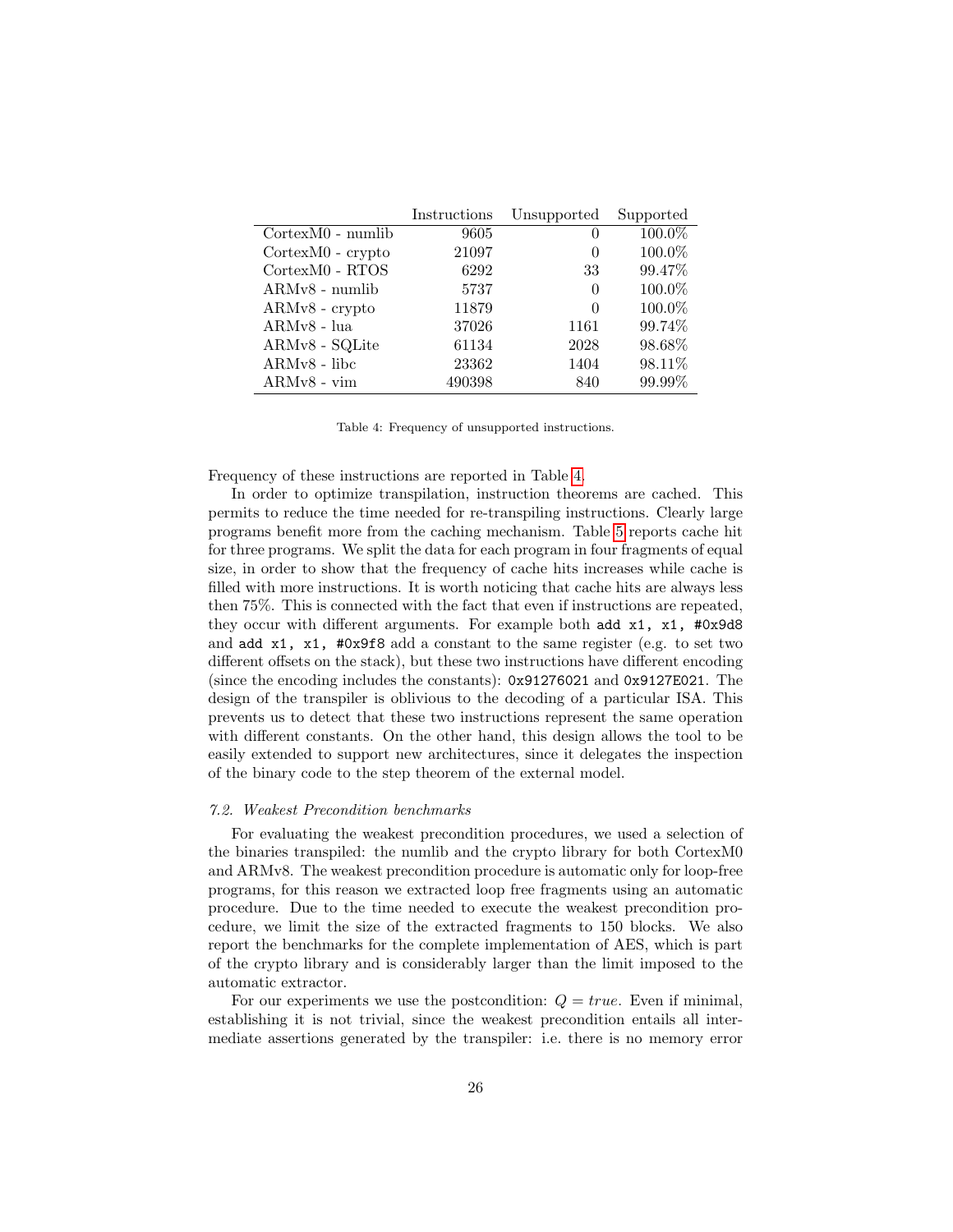| Subset                 | Cache hits | Percentage of hits |
|------------------------|------------|--------------------|
| lua $(1/4)$            | 5084       | 54.92%             |
| lua $(2/4)$            | 5626       | 60.77\%            |
| lua $\left(3/4\right)$ | 6688       | 72.24\%            |
| $\ln (4/4)$            | 6647       | 71.82\%            |
| SQLite $(1/4)$         | 8064       | 52.76%             |
| SQLite $(2/4)$         | 10035      | 65.65%             |
| SQLite $(3/4)$         | 9651       | 63.14\%            |
| SQLite $(4/4)$         | 10043      | 65.71\%            |
| libc $(1/4)$           | 1990       | 34.06\%            |
| libc $(2/4)$           | 2794       | 47.83%             |
| libc $(3/4)$           | 3002       | $51.39\%$          |
| libc $(4/4)$           | $3186\,$   | $54.56\%$          |

<span id="page-26-0"></span>Table 5: Cached instructions in ARMv8 binaries.

|                            | fragments     |             | avg. size avg. time max. size |     | time            |
|----------------------------|---------------|-------------|-------------------------------|-----|-----------------|
| $\text{CortexM0 - AES}$    | 3             | 177         | 372 s                         | 269 | $568 \text{ s}$ |
| $\text{CortexM0 - numlib}$ | 189           | $8^{\circ}$ | $7\mathrm{s}$                 | 96  | 150 s           |
| $\text{CortexM0}$ - crypto | 299           | 10          | 16 s                          | 131 | 529 s           |
| $ARMv8 - AES$              | $\mathcal{D}$ | 268         | $494 \text{ s}$               | 282 | $511 \text{ s}$ |
| $ARMv8$ - numlib           | 151           | 10          | 7 s                           | 106 | 150 s           |
| $ARMv8$ - crypto           | 245           | 10          | 8 <sub>s</sub>                | 72  | 109 s           |

<span id="page-26-1"></span>Table 6: Benchmarks for weakest precondition.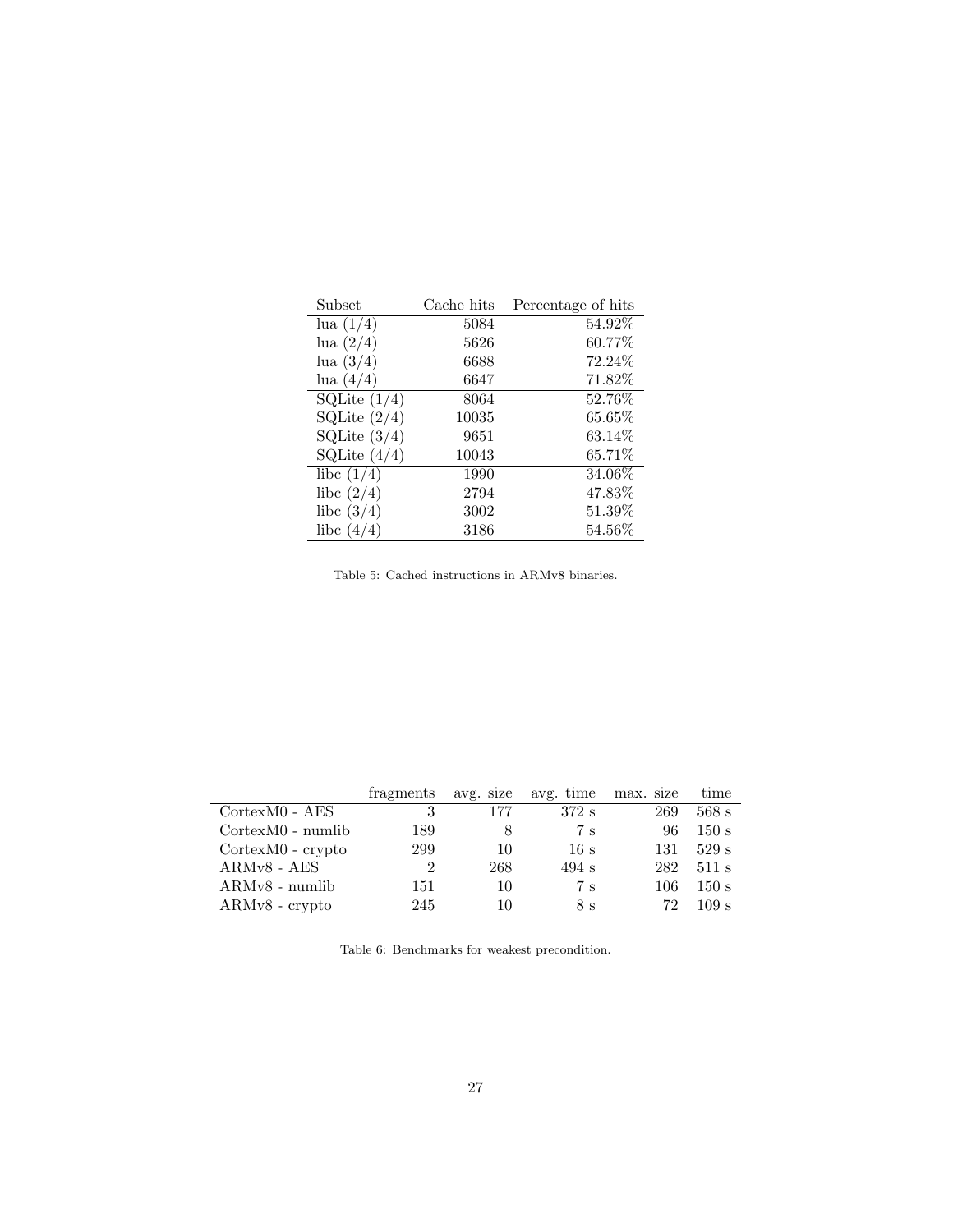that can lead to code injection and all memory accesses are correctly aligned (which is required to compute the step theorems). Therefore, establishing the postcondition true rules out the error states from transpilation theorems. Table [6](#page-26-1) reports the number of fragments extracted, their average number of BIR blocks, the size of the largest block, and the time (average and maximum) to compute the weakest precondition. The average time to propagate a weakest precondition for one block is 1.2 seconds. This time refers to the first phase of the procedure, and does not include application of the optimization procedure and the substitutions.

Comparing the optimization procedure with respect to the naive expansion of the substitution is possible only for relatively small fragments, because the time required by the naive approach increases quickly.

We compared the two approaches for the last 70 instructions of the AES encryption procedure. In this case, the weakest precondition consists of 1170 BIR operators and includes 70 substitutions for ARMv8; and 1576 BIR operators and 133 substitutions for CortexM0. Naively applying the substitutions for the ARMv8 expression requires 49.0 minutes and produces a weakest precondition consisting of 7 million BIR operators. For CortexM0, the same approach requires 7.5 hours and produces an expression of 25 million BIR operators. The execution of our optimization procedure requires 1.7 minutes and produces an expression with 1377 BIR operators for ARMv8. For CortexM0 this takes 2.3 minutes and produces an expression with 1335 BIR operators.

Once the weakest precondition is computed, it can be verified to be entailed by the program precondition. In the case of the AES encryption procedure, the precondition constraints the stack to be separated from the program memory, and the function argument (i.e. the content of the stack containing the pointers to the the block to be encrypted and the encryption key) to not overlap with the stack and the program memory. The validity of the tautology is checked using the external SMT solver Z3. We could not use the existing HOL4 Z3 export that provides proof reconstruction, since it cannot handle the theory of arrays, which is necessary for modeling memory loads and stores. For this reason, we developed a small untrusted export that supports the BIR operators.

#### <span id="page-27-0"></span>8. Concluding remarks

We presented the main building blocks of TrABin, a platform for trustworthy analyses of binary code. These consist of the HOL4 formal model of the intermediate language BIR, the implementation of a transpiler for binary programs, and a weakest precondition predicate transformer. TrABin overcomes two of the main barriers in adopting binary analysis platforms to formally verifying binary code: the need for trusting translation soundness and the lack of a formal ground for correctness of the analyses.

We demonstrated the proof producing transpiler for two common architectures: ARMv8 and CortexM0. To handle other machine architectures (e.g. x86, x64, ARMv7, MIPS, RISC-V), new transpilers must be developed. Fortunately, among 12000 lines of the transpiler, only 2000 are architecture specific, which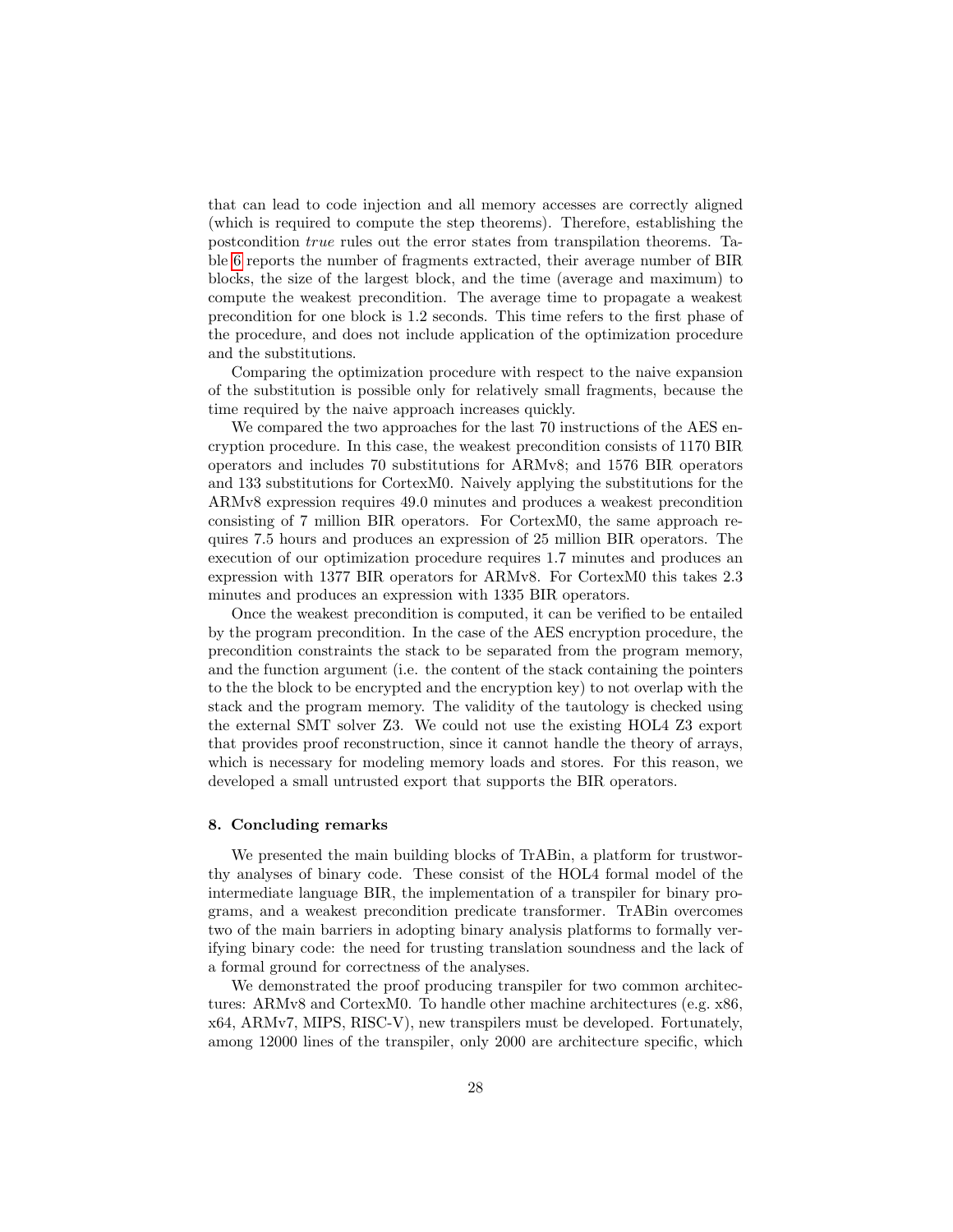permits to easily adapt the translation to support existing (and upcoming) HOL4 ISA models that are equipped with the step function.

The proof producing tool to generate weakest preconditions demonstrates that the platform can be used to create trustworthy analyses and is a key component for a trustworthy semi-automatic verification tool based on pre/post conditions for binary code. Such tools can be developed by developing a sound satisfiability solver for bitvectors to check if the precondition entails the weakest precondition. Böhme et al. [\[30\]](#page-31-1) demonstrated HOL4 proof reconstruction for Z3 [\[31\]](#page-31-2) capable of handling the theory of fixed-size bit-vectors. However, the current implementation lacks support for arrays, which are needed to handle memory loads and stores. Also, to make the use of the verification tool practical, some supporting analyses are needed, like loop unrolling and heuristics for indirect jump resolution. Fortunately, these analyses can be build on top of contract based verification, which allows us to reuse the existing infrastructure to prove correctness of their results.

An ongoing research activity is extending the BIR language and the supporting tools to handle non-functional aspects of hardware architectures, for instance to represent cache accesses performed by a binary program. This can enable the development of trustworthy static analysis of side channels, including timing and power consumption, in the style of CacheAudit [\[24\]](#page-30-8).

## TrABin artifacts

The source code of the analysis platform, including the BIR model, the transpiler, the weakest precondition generator, and the binaries used for benchmarking, are available at <https://github.com/andreaslindner/HolBA>.

## Acknowledgments

We warmly thank Thomas Tuerk for his key contributions to build up the foundation of the binary analysis platform reported in this paper. This work has been supported by the TrustFull project financed by the Swedish Foundation for Strategic Research and by the KTH CERCES Center for Resilient Critical Infrastructures financed by the Swedish Civil Contingencies Agency.

## References

### References

- <span id="page-28-0"></span>[1] D. Song, D. Brumley, H. Yin, J. Caballero, I. Jager, M. G. Kang, Z. Liang, J. Newsome, P. Poosankam, P. Saxena, BitBlaze: A new approach to computer security via binary analysis, in: International Conference on Information Systems Security, Springer, 2008, pp. 1–25.
- <span id="page-28-1"></span>[2] D. Brumley, I. Jager, T. Avgerinos, E. J. Schwartz, BAP: A Binary Analysis Platform, in: Computer Aided Verification, Springer, 2011, pp. 463–469.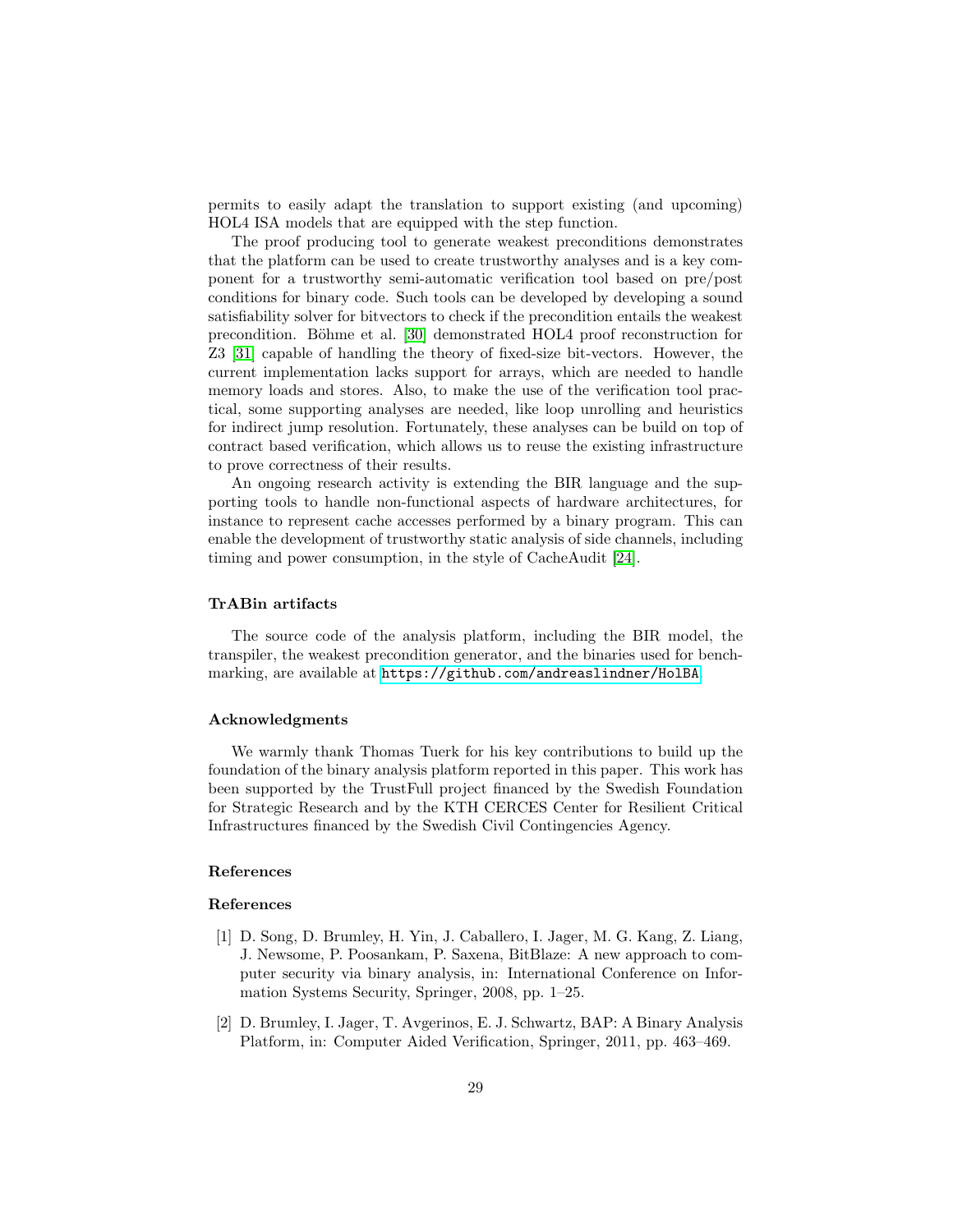- <span id="page-29-0"></span>[3] Y. Shoshitaishvili, R. Wang, C. Salls, N. Stephens, M. Polino, A. Dutcher, J. Grosen, S. Feng, C. Hauser, C. Krügel, G. Vigna, SOK: (State of) The Art of War: Offensive Techniques in Binary Analysis, in: Symposium on Security and Privacy, IEEE, 2016, pp. 138–157.
- <span id="page-29-1"></span>[4] N. Nethercote, J. Seward, Valgrind: A program supervision framework, Electronic notes in theoretical computer science 89 (2) (2003) 44–66.
- [5] K. Y. Rozier, M. Y. Vardi, LTL satisfiability checking, International journal on software tools for technology transfer 12 (2) (2010) 123–137.
- <span id="page-29-2"></span>[6] A. Fox, [L3: A Specification Language for Instruction Set Architectures](http://www.cl.cam.ac.uk/~acjf3/l3/) (Retrieved on 2015). URL <http://www.cl.cam.ac.uk/~acjf3/l3/>
- <span id="page-29-3"></span>[7] A. Fox, Directions in ISA Specification, in: Interactive Theorem Proving, Springer, 2012, pp. 338–344.
- <span id="page-29-4"></span>[8] A. Ltd., [ARM Architecture Reference Manual \(ARMv8, for ARMv8-A ar](http://infocenter.arm.com/help/index.jsp?topic=/com.arm.doc.ddi0487a.h/index.html)[chitecture profile\)](http://infocenter.arm.com/help/index.jsp?topic=/com.arm.doc.ddi0487a.h/index.html) (2013). URL [http://infocenter.arm.com/help/index.jsp?topic=/com.arm.](http://infocenter.arm.com/help/index.jsp?topic=/com.arm.doc.ddi0487a.h/index.html) [doc.ddi0487a.h/index.html](http://infocenter.arm.com/help/index.jsp?topic=/com.arm.doc.ddi0487a.h/index.html)
- <span id="page-29-5"></span>[9] A. Ltd., [ARMv6-M Architecture Reference Manual](http://infocenter.arm.com/help/index.jsp?topic=/com.arm.doc.ddi0419c/index.html) (2017). URL [http://infocenter.arm.com/help/index.jsp?topic=/com.arm.](http://infocenter.arm.com/help/index.jsp?topic=/com.arm.doc.ddi0419c/index.html) [doc.ddi0419c/index.html](http://infocenter.arm.com/help/index.jsp?topic=/com.arm.doc.ddi0419c/index.html)
- <span id="page-29-6"></span>[10] R. Metere, A. Lindner, R. Guanciale, Sound transpilation from binary to machine-independent code, in: Brazilian Symposium on Formal Methods, Springer, 2017, pp. 197–214.
- <span id="page-29-7"></span>[11] G. Klein, K. Elphinstone, G. Heiser, J. Andronick, D. Cock, P. Derrin, D. Elkaduwe, K. Engelhardt, R. Kolanski, M. Norrish, et al., seL4: Formal verification of an OS kernel, in: Operating systems principles, ACM, 2009, pp. 207–220.
- <span id="page-29-8"></span>[12] E. Alkassar, M. A. Hillebrand, D. Leinenbach, N. W. Schirmer, A. Starostin, The Verisoft approach to systems verification, in: Verified Software: Theories, Tools, and Experiments, Springer, 2008, pp. 209–224.
- <span id="page-29-9"></span>[13] M. Dam, R. Guanciale, H. Nemati, Machine code verification of a tiny ARM hypervisor, in: Workshop on Trustworthy Embedded Devices, Co-located with CCS, ACM, 2013, pp. 3–12.
- <span id="page-29-10"></span>[14] X. Leroy, Formal verification of a realistic compiler, Communications of the ACM 52 (7) (2009) 107–115.
- <span id="page-29-11"></span>[15] S. Boldo, J. Jourdan, X. Leroy, G. Melquiond, A Formally-Verified C Compiler Supporting Floating-Point Arithmetic, in: Symposium on Computer Arithmetic, IEEE, 2013, pp. 107–115.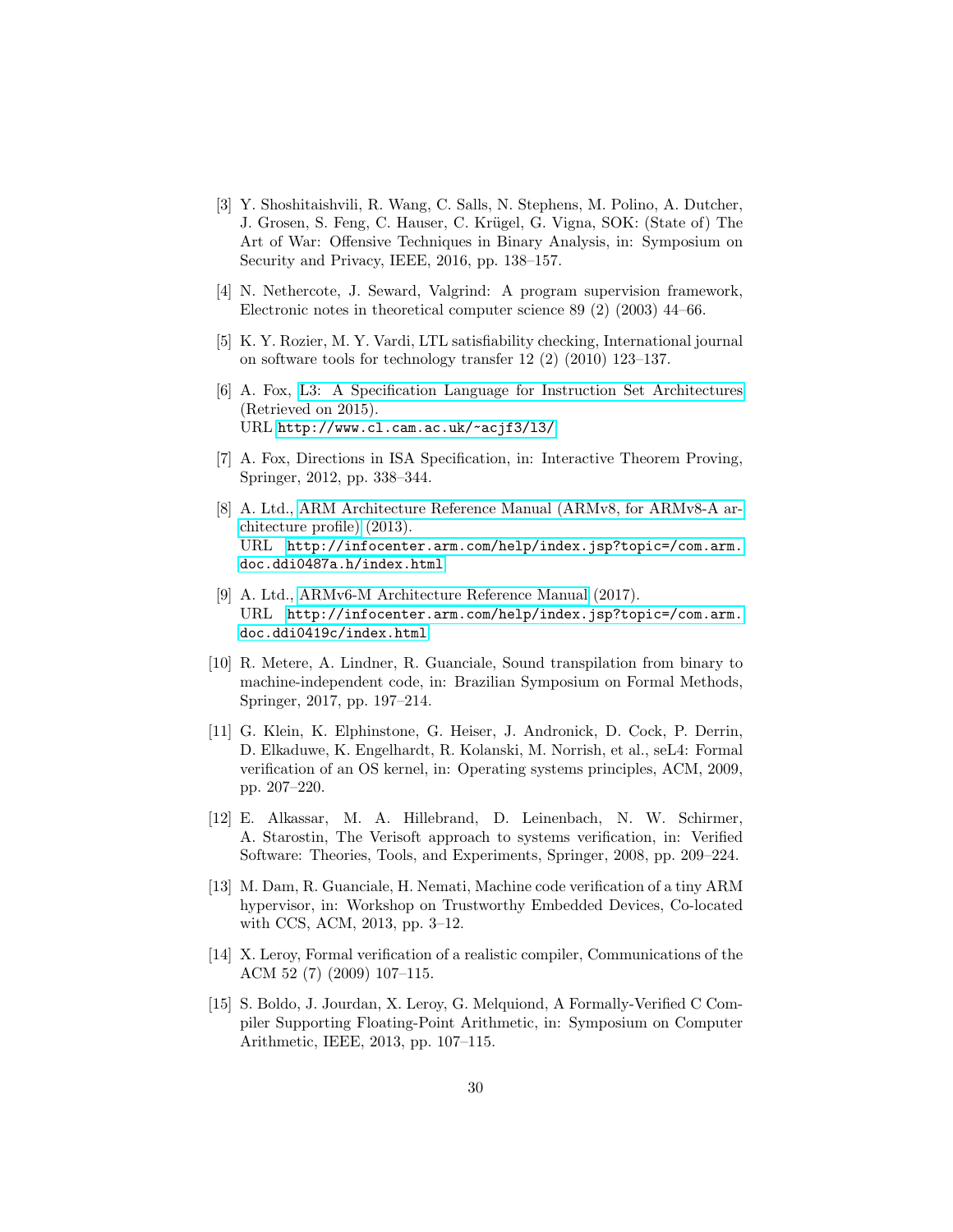- <span id="page-30-0"></span>[16] R. Kumar, M. O. Myreen, M. Norrish, S. Owens, CakeML: a verified implementation of ML, in: SIGPLAN Notices, Vol. 49, ACM, 2014, pp. 179–191.
- <span id="page-30-1"></span>[17] G. Li, S. Owens, K. Slind, Structure of a proof-producing compiler for a subset of higher order logic, in: European Symposium on Programming, Springer, 2007, pp. 205–219.
- <span id="page-30-2"></span>[18] L. Beringer, A. Petcher, Q. Y. Katherine, A. W. Appel, Verified Correctness and Security of OpenSSL HMAC., in: USENIX Security Symposium, 2015, pp. 207–221.
- <span id="page-30-3"></span>[19] A. C. Fox, M. J. Gordon, M. O. Myreen, Specification and verification of ARM hardware and software, in: Design and verification of microprocessor systems for high-assurance applications, Springer, 2010, pp. 221–247.
- <span id="page-30-4"></span>[20] M. O. Myreen, M. J. C. Gordon, K. Slind, Machine-Code Verification for Multiple Architectures - An Application of Decompilation into Logic, in: Formal Methods in Computer-Aided Design, IEEE Press, 2008, pp. 1–8.
- <span id="page-30-5"></span>[21] T. A. L. Sewell, M. O. Myreen, G. Klein, Translation validation for a verified OS kernel, in: SIGPLAN Conference on Programming Language Design and Implementation, ACM, 2013, pp. 471–482.
- <span id="page-30-6"></span>[22] M. O. Myreen, G. Curello, Proof Pearl: A Verified Bignum Implementation in x86-64 Machine Code, in: Certified Programs and Proofs - Third International Conference, Springer, 2013, pp. 66–81.
- <span id="page-30-7"></span>[23] M. Balliu, M. Dam, R. Guanciale, Automating information flow analysis of low level code, in: SIGSAC Conference on Computer and Communications Security, ACM, 2014, pp. 1080–1091.
- <span id="page-30-8"></span>[24] G. Doychev, B. Köpf, L. Mauborgne, J. Reineke, Cacheaudit: A tool for the static analysis of cache side channels, ACM Transactions on Information and System Security (TISSEC) 18 (1) (2015) 4.
- <span id="page-30-9"></span>[25] N. Hasabnis, R. Sekar, Lifting Assembly to Intermediate Representation: A Novel Approach Leveraging Compilers, ACM SIGOPS Operating Systems Review 50 (2) (2016) 311–324.
- <span id="page-30-10"></span>[26] F. Vogels, B. Jacobs, F. Piessens, A machine-checked soundness proof for an efficient verification condition generator, in: Symposium on Applied Computing, ACM, 2010, pp. 2517–2522.
- <span id="page-30-11"></span>[27] K. R. M. Leino, Efficient weakest preconditions, Information Processing Letters 93 (6) (2005) 281–288.
- <span id="page-30-12"></span>[28] H. Shacham, The Geometry of Innocent Flesh on the Bone: Return-intolibc Without Function Calls (on the x86), in: Conference on Computer and Communications Security, ACM, 2007, pp. 552–561.